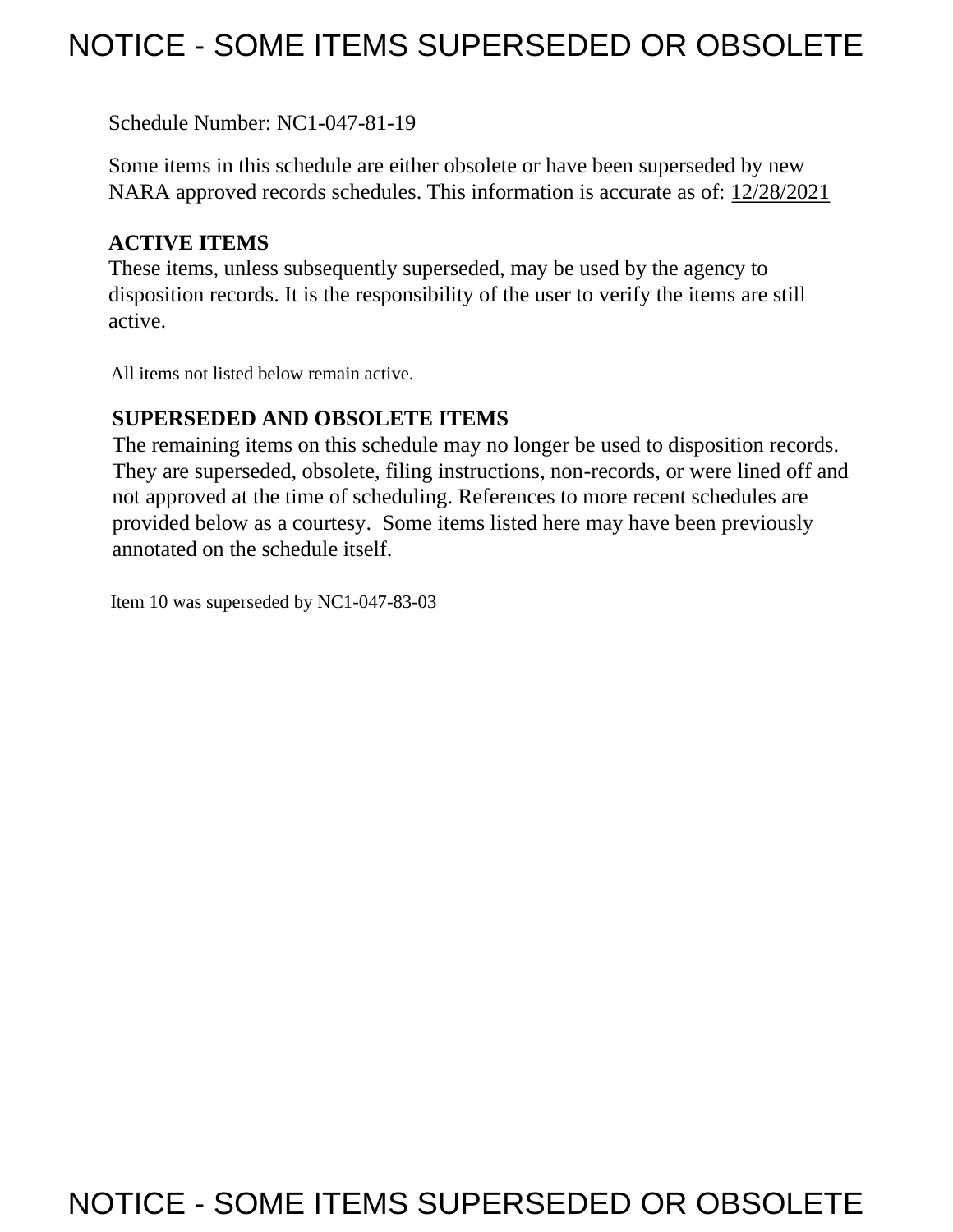|                            |                                                                                                                                                                                                                                                                                                                                                                                                                                                                                                                              |                |                                                                                                                                             | 1 F IMA                                                                                                                                             |                                               |
|----------------------------|------------------------------------------------------------------------------------------------------------------------------------------------------------------------------------------------------------------------------------------------------------------------------------------------------------------------------------------------------------------------------------------------------------------------------------------------------------------------------------------------------------------------------|----------------|---------------------------------------------------------------------------------------------------------------------------------------------|-----------------------------------------------------------------------------------------------------------------------------------------------------|-----------------------------------------------|
|                            | REQUEST FOR RECORDS DISPOSITION AUTHORITY<br>(See Instructions on reverse)                                                                                                                                                                                                                                                                                                                                                                                                                                                   |                | JOB NO                                                                                                                                      | LEAVE BLANK                                                                                                                                         |                                               |
|                            | TO GENERAL SERVICES ADMINISTRATION,<br>NATIONAL ARCHIVES AND RECORDS SERVICE, WASHINGTON, DC 20408                                                                                                                                                                                                                                                                                                                                                                                                                           |                | $NC1-47-81-19$                                                                                                                              |                                                                                                                                                     |                                               |
|                            | 1 FROM (AGENCY OR ESTABLISHMENT)                                                                                                                                                                                                                                                                                                                                                                                                                                                                                             |                | DATE RECEIVED<br>August 26, 1981                                                                                                            |                                                                                                                                                     |                                               |
| HHS<br>2 MAJOR SUBDIVISION |                                                                                                                                                                                                                                                                                                                                                                                                                                                                                                                              |                |                                                                                                                                             | NOTIFICATION TO AGENCY                                                                                                                              |                                               |
| SSA                        |                                                                                                                                                                                                                                                                                                                                                                                                                                                                                                                              |                | In accordance with the provisions of 44 U.S.C. 3303a the disposal re-<br>quest, including amendments, is approved except for items that may |                                                                                                                                                     |                                               |
| 3 MINOR SUBDIVISION        | Office of Central Operations                                                                                                                                                                                                                                                                                                                                                                                                                                                                                                 |                | be stamped "disposal not approved" or "withdrawn" in column 10                                                                              |                                                                                                                                                     |                                               |
|                            | 4 NAME OF PERSON WITH WHOM TO CONFER                                                                                                                                                                                                                                                                                                                                                                                                                                                                                         | 5 TEL EXT      | $4 - 15 - 82$                                                                                                                               |                                                                                                                                                     |                                               |
|                            | Ernest P. Lardieri<br>6 CERTIFICATE OF AGENCY REPRESENTATIVE                                                                                                                                                                                                                                                                                                                                                                                                                                                                 | 594-5770       |                                                                                                                                             |                                                                                                                                                     |                                               |
|                            | I hereby certify that I am authorized to act for this agency in matters pertaining to the disposal of the agency's records;<br>that the records proposed for disposal in this Request of $\perp \rightarrow$ page(s) are not now needed for the business of<br>this agency or will not be needed after the retention periods specified<br>A Request for immediate disposal.<br>x C Administrative directives system<br><b>B</b> Request for disposal after a specified period of time or request for permanent<br>retention. |                |                                                                                                                                             |                                                                                                                                                     |                                               |
| C DATE                     | <b>D SIGNATIONE OF AGENCY REPRESENTATIVE</b>                                                                                                                                                                                                                                                                                                                                                                                                                                                                                 | <b>E</b> TITLE |                                                                                                                                             |                                                                                                                                                     |                                               |
| z8/LO/8L                   | Dr. George E. Deal                                                                                                                                                                                                                                                                                                                                                                                                                                                                                                           |                | Department Records Management Officer                                                                                                       |                                                                                                                                                     |                                               |
| 7<br><b>ITEM NO</b>        | <b>8 DESCRIPTION OF ITEM</b><br>(With Inclusive Dates or Retention Periods)                                                                                                                                                                                                                                                                                                                                                                                                                                                  |                |                                                                                                                                             | SAMPLE OR<br>ON 8OL                                                                                                                                 | 10<br><b>ACTION TAKEN</b>                     |
|                            | Records Retention and Disposal Schedule<br>Central Operations Records<br>Program Service Center Records<br>Attached as an Administrative Directive System for<br>Program Service Center records.                                                                                                                                                                                                                                                                                                                             |                |                                                                                                                                             | INC1-47-80-115<br>$NC1 - 47 - 78 - 15$<br>$NC1 - 47 - 78 - 9$<br>$NC1 - 47 - 78 - 7$<br>NC1-74-236<br>$NC1 - 74 - 126$<br>NC1-74-115<br> NN-173-347 |                                               |
|                            | All pen-and-ink changes have been made with the<br>concurrence of the agency's records officer.<br>PB 4/12/82                                                                                                                                                                                                                                                                                                                                                                                                                |                |                                                                                                                                             | NN-173-182 <br> NN-173-89                                                                                                                           |                                               |
| $115 - 107$                | 1955 DATA CHANGE SHEET XVOT REPAIRED                                                                                                                                                                                                                                                                                                                                                                                                                                                                                         |                | B                                                                                                                                           | <b>STANDARD FORM 115</b><br>Revised April, 1975<br>Administration<br>FPMR (41 CFR) 101-11 4                                                         | <b>Prescribed by General Services</b><br>enno |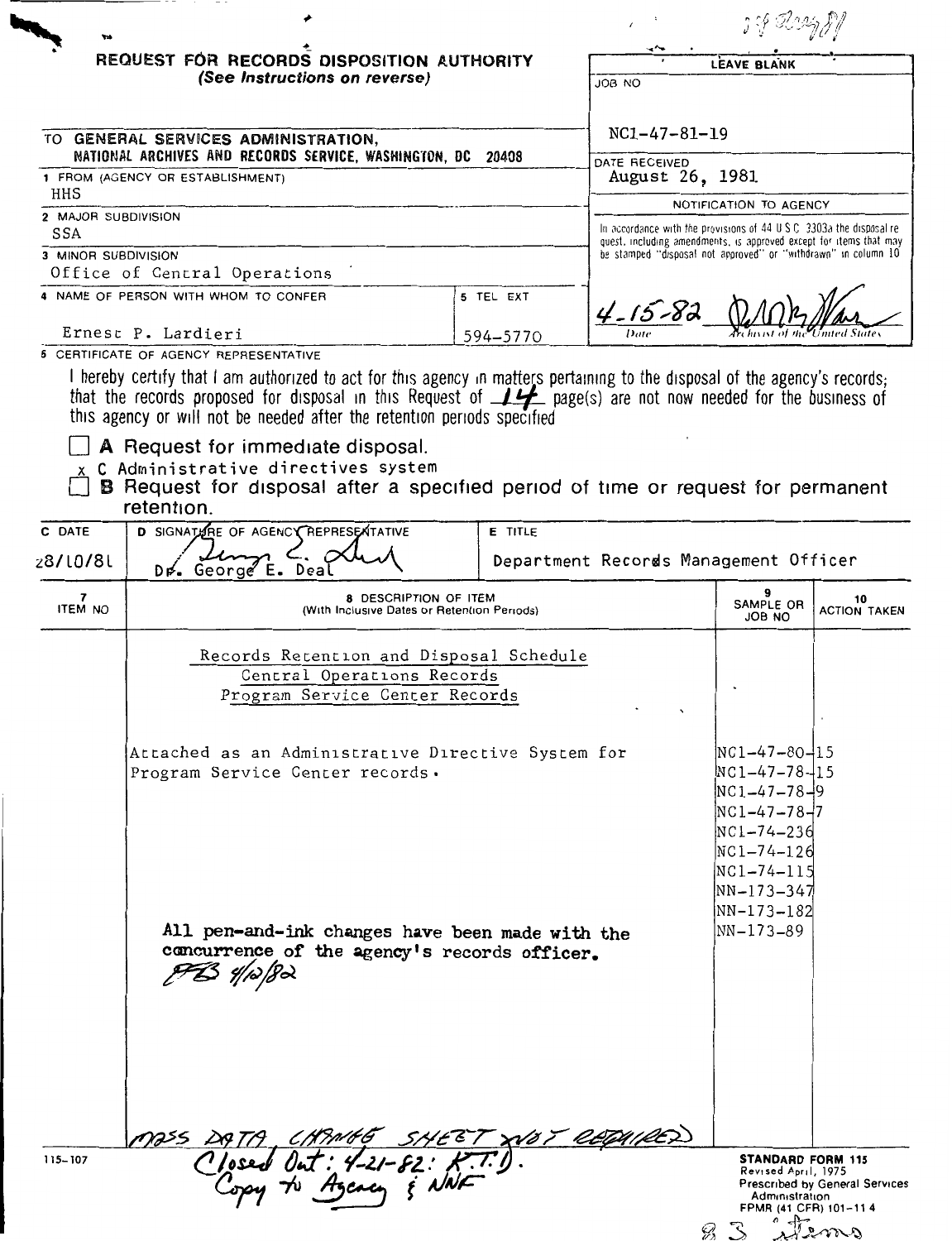#### **Guide**

 $OCO.x:40-2$ **Asoendix C** 

#### **PROGRAM SERVICE CENTERS FILES**

The records described in this Appendix are created in the administration of the Retirement and Survivors Insurance Program pursuant to Title II of the Social Security Act. They are filed in the Program Service Centers (PSC). However, all of the records are not maintained in any single office. Under certain circumstances PSC's also process Disability Insurance (DI) workloads.

#### **Description of Records**

#### 1. Administrative Records

#### a. Personnel Records

#### (1) Operating Officials' Records

These records consist of working copies of employee records used by and authorized for operating and administrative levels in SSA. The official copies of these records are maintained elsewhere, such as personnel, budget, or payroll offices. Included are copies of SF-52, Request for Personnel Action; supervisory aptitude evaluation forms; employee appraisals; employee record cards; reports of employee interview concerning rating, appraisal, and job conduct; within-grade notifications; leave record cards; SF-1012, Travel Voucher; HEW-1, Travel Order; and equivalent documents pertaining to individual employees.

#### (2) Personnel Reports

These documents relate to personnel statistical information, such as separation reports, PSCs personnel reports, statements on employee conduct, retirement reports, official time on management activities reports, and similar reports. Included in this category are equal employment opportunity activity reports, such as Form SSA-1987, Quarterly Report of Pre-Complaint Counseling; Semiannual Report of Continuing Program of Affirmative Action: changes in minority data file, OPM Form 113-C, Monthly Report of Federal Particiption in Economic Opportunity Program; reports on the status of minority groups; HEW-415, Individual Placement of the Handicapped; HEW-415A, Summary Reports Placements of the Handicapped (Quarterly); HEW-425, Individual Placement of a Mental Retardate; HEW-425A, HEW Roster of Mental Retardates Employed; turnover reports; Annual Reports of Outside Work; Reports of Hires from PACE: outstanding lump sum leave payments; and similar documents.

#### (3) Incentive Award Case Files

These files document a suggestion, special act, service, or superior performance (individual or group) award recommendation. Included are suggestions, recommendations, acknowledgments, evaluations, notices of adoption or rejection, and directly related papers.

#### (4) Incentive Awards Reports

These records consist of documents created to provide statistical information on participation in, awards approved under, and savings resulting from the incentive awards program. Included are Reports on Incentive Awards Activity, Semiannual Reports of Suggestion Activity, Annual Reports of Award Activity, and similar material.

#### **Authorized Disposition**

Destrov in accordance with Exhibit VI. Filing and Retention Table (Employee Records and Files). Chapter IX. SSA Guide 1-4, Personnel Guide for Supervisors or ADS Guide SSA.g:40-2. Exhibit I. Files Comman to Most Offices.

Destroy 2 years after the year in which dated.

Destroy 2 years after final action on the case

Destroy 2 years after the year in which dated.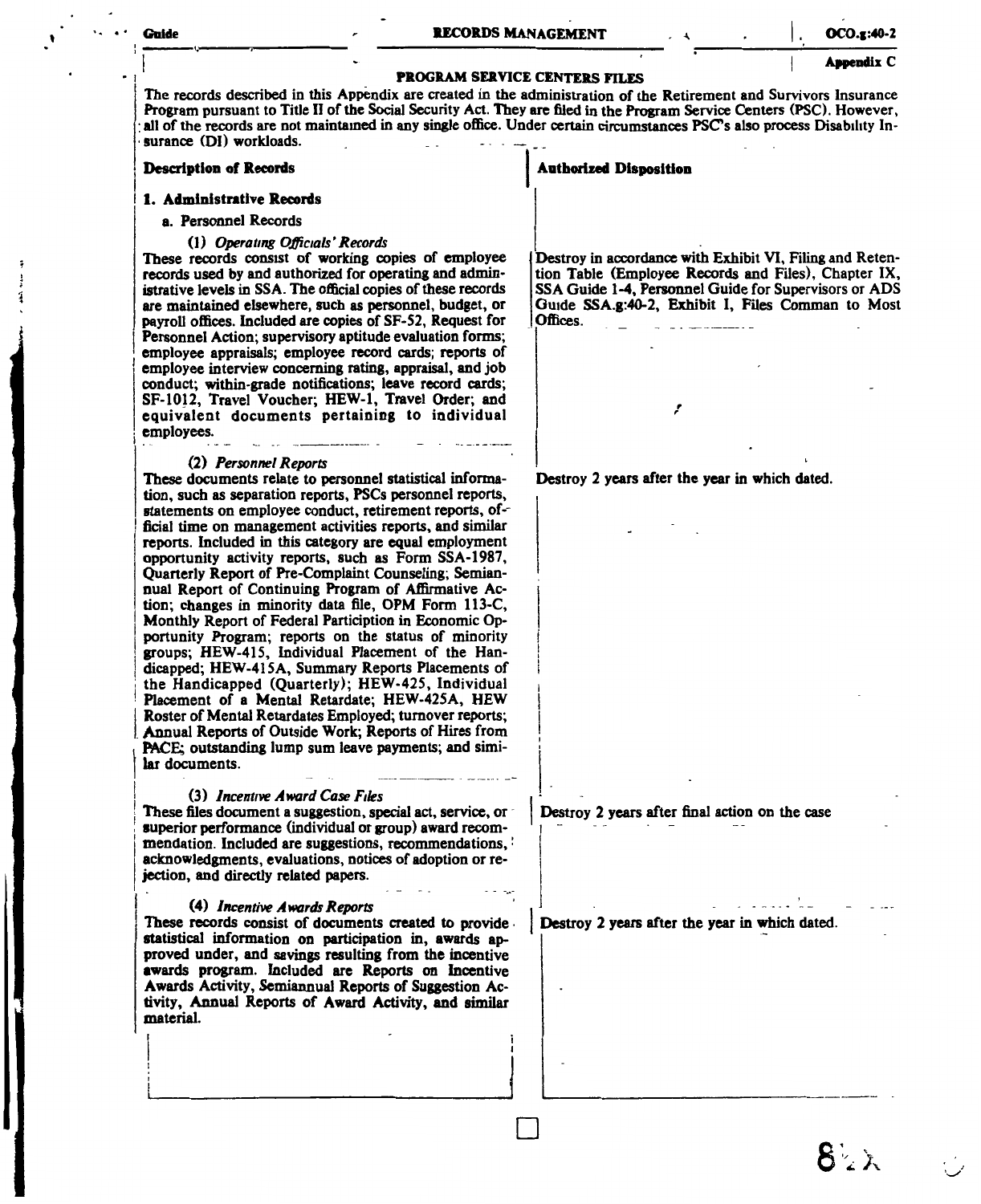| $OCO.g.40-2$                                                                                                                                                                                                                                                                                                                                       | <b>Records Management</b><br>Guide                                                                                                                                                                                                                                                           |
|----------------------------------------------------------------------------------------------------------------------------------------------------------------------------------------------------------------------------------------------------------------------------------------------------------------------------------------------------|----------------------------------------------------------------------------------------------------------------------------------------------------------------------------------------------------------------------------------------------------------------------------------------------|
| Appendix C (con.)                                                                                                                                                                                                                                                                                                                                  | <b>Date</b>                                                                                                                                                                                                                                                                                  |
| (5) Training Reports<br>These documents report actual training progress and ac-<br>complishments. Included are Forms SSA-759, SSA<br>Training Report; SSA-1946, Report on Training Courses<br>Authorized; and equivalent documents.                                                                                                                | <b>Authorizing Office</b><br>Destroy 5 years after the year in which dated, except that<br>records may be destroyed after 2 years if a Departmental<br>or Office of Personnel Management (formerly Civil Ser-<br>vice Commission) evaluation of the training function has<br>been completed. |
|                                                                                                                                                                                                                                                                                                                                                    | <b>Other Offices</b><br>Destroy 2 years after the year in which dated.                                                                                                                                                                                                                       |
| b. Facilities Management Records                                                                                                                                                                                                                                                                                                                   |                                                                                                                                                                                                                                                                                              |
| (1) Records Management Reports<br>These documents accumulate in the preparation of Form<br>SSA-3121, Report of Selected Records Management Ac-<br>tivities, and other records management reports, such as<br>reports of filing cabinet requirements. Included are<br>source documents, retained copies of the reports, and<br>equivalent material. | Destroy 1 year following the year in which dated.<br>۶                                                                                                                                                                                                                                       |
| (2) Individual Procurement Transactions<br>These records consist of copies of requisitions, purchase<br>orders, invoices, receiving reports, and comparable con-<br>tractual instruments which are maintained for adminis-<br>trative purposes by facilities management offices within<br>the PSCs.                                                | Destroy 2 years after the year in which dated, except that<br>material reflecting transactions made under the provi-<br>sions of ADS Guide BRSI.s:130-34, Small Purchase Pro-<br>cedures, must be retained for 3 years following the year in<br>which the transaction is consummated.        |
| (3) Government Bills of Lading<br>These files consist of retained copies of Government bills<br>of lading relating to property shipped and property<br>received.                                                                                                                                                                                   | Destroy when 3 years old.                                                                                                                                                                                                                                                                    |
| (4) Government Bills of Lading Registers                                                                                                                                                                                                                                                                                                           |                                                                                                                                                                                                                                                                                              |

Destroy when 3 years old. These journals or logs contain data on each bill issued or accomplished, such as date of issue or accomplishment,

Destroy 1 year following the year in which dated.

Destroy 3 years after the year in which dated.

Destroy when 1 year old.

(7) Postal Services Reports

consignee, and consignor.

and similar documents.

ments.

(5) Forms Management Reports

(6) Motor Vehicle Usage Reports

These documents are created in reporting forms usage in

the PSCs. Included are Form SSA-5097, Monthly Inventory Report of Major Usage Items Stocked in the Program Centers; quarterly reports of overprinted forms and comparable forms; related correspondence; and similar docu-

These records consist of documents related to charges

and costs for the use of and repairs to General Services Administration motor vehicles. Included are GSA Form M-494, GSA Motor Pool Charges; directly related papers;

These files consist of Form SSA-6052, Report of Postal Services, or equivalent documents used to report PSC postal services costs.

● 「そのことの事をを実現の場所をもっている」

 $\widetilde{\zeta}$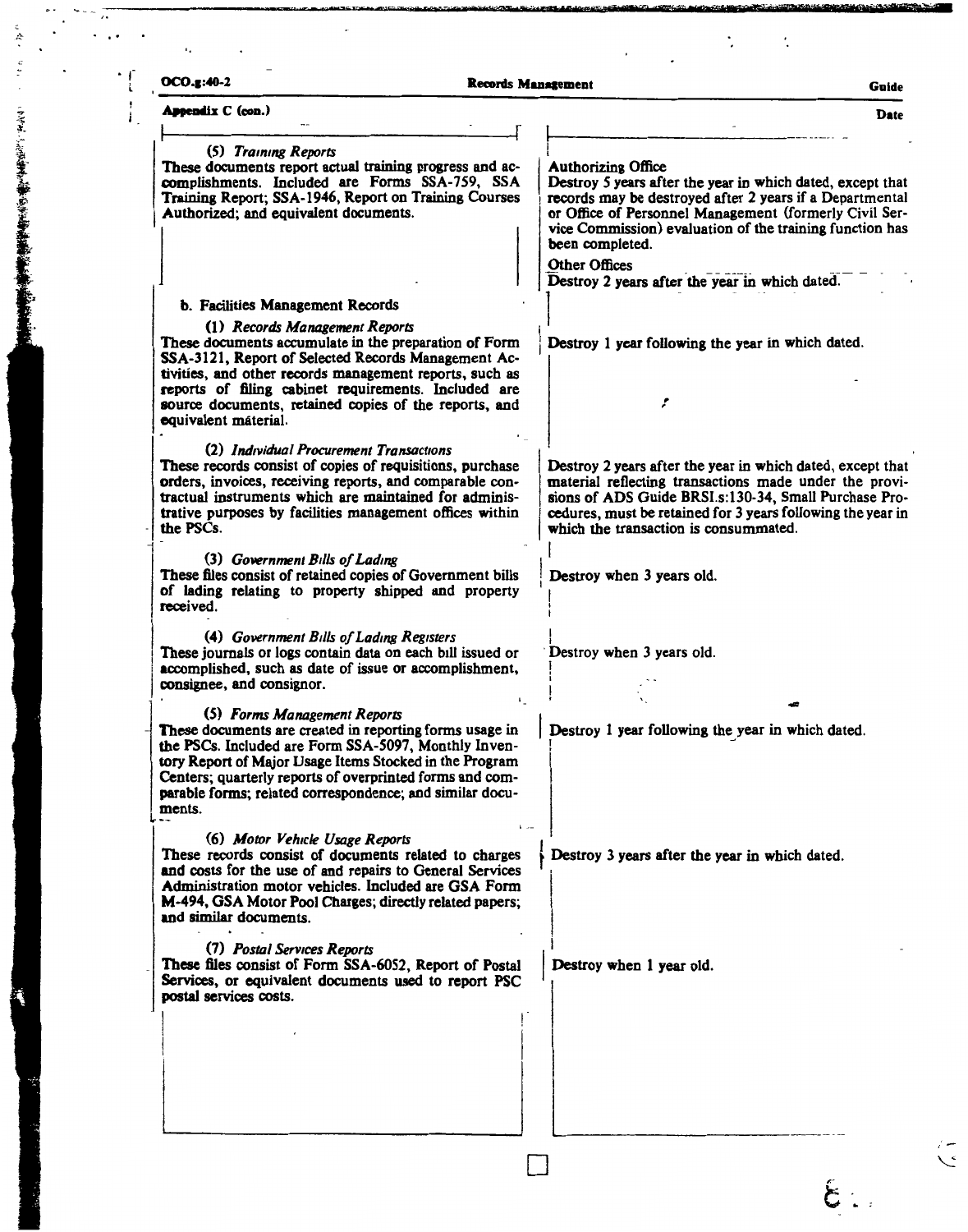#### Guide **Guide** Contact Contact Contact Contact Contact Contact Contact Contact Contact Contact Contact Contact Contact Contact Contact Contact Contact Contact Contact Contact Contact Contact Contact Contact Contact Contact

I

 $\vert$ I

□

**Date Appendix C** (con.)

I  $\vert$ Destroy when 3 years old.

I *<sup>r</sup>*

Destroy 2 years after the close of the calendar year in which dated Earlier disposal is authorized.

Destroy l year following the year in which dated or 1 year after completion of the project, as applicable. Earlier disposal is authorized.

Retain one master set of each microfiche. Destroy 7 years after update. Destroy other sets when next updated set of microfiche is received.

**Retain one master set of each microfiche. Destroy 7 years** I Retain the master set of each intertuncie. Destroy *I* years<br>after update. Destroy other sets when next updated set of<br>microfiche is received. microfiche is received.

Retain one master set of each microfiche Destroy 7 years after update Destroy other sets when next updated set of microfiche is received Example 2015. Destroy other sets when next update<br>is received.<br>master set of each microfiche Destroy<br>Pestroy other sets when next update<br>is received

#### ·**2. Social** Security **Program Administration Records**

**a. RSI** and DI General Correspondence Files

These documents relate to the general administration of !**the RSI** and DI program. Included are copies of correspondence, memorandums, and similar papers concerning clarification of procedures, and technical advice and recommendations pertaining to changes in the program. Also included are routine comments on claims manual instructions, regulations, and other publications prepared by another office having primary responsibility.

#### **b. Workload and Staffing** Reports

These documents are created by the PSCs in evaluating workload and staffing requirements Included are Management Information System Reports; Case Control Reorts; Individual Employee Assessment System Reports; manpower reports and estimates, unit production records and reports, and daily and weekly staffing reports; and equivalent documents.

c. Nonrecord Files

Nonrecord files include, but are not necessarily limited to, the following types:

(1) Copies of documents mantained by action personnel which are duplicated in the official files of the PSC.

(2) Documents received for general information purposes that require no action and that are not required \_ to document a particular action, case, or project.

(3) Notes, drafts, feeder reports, clippings, and other nonessential working papers that lead to the final results or findmgs in a project, study, or case. Excluded are formal recommendations, clearances, and similar material essential to the official file.

j **(4)** Cards, listings, indexes, registers, and similar documents used in controlling or facilitating program **work.** Excluded are cards, listings, and registers for which specific disposition instructions are provided elsewhere in this schedule.

#### **d.** Microfiche File

Computer output microfiche files which are produced from the Master Beneficiary Record and received by the PSC from SSA headquarters. These files are either in an alphabetical or SSA arrangement and are used for reference purposes in locating and/or verifymg benefici**ary** information. !

(1) ALFICHE, a master update file received annually, containing an alphabetical listing of names, addresses and benefit information for beneficiaries and recipients of social security.

(2) ALFIT, monthly updates of the ALFICHE !**oontaining an** alphabetical listing of names and addresses i**of beneficiaries and** recipients

(3) CSFICHE, the PSC Master beneficiary record, which is an annual update of beneficiary records for the PSC. It contains a listing of beneficiaries for the PSC's service area and is received after the benefit rate increase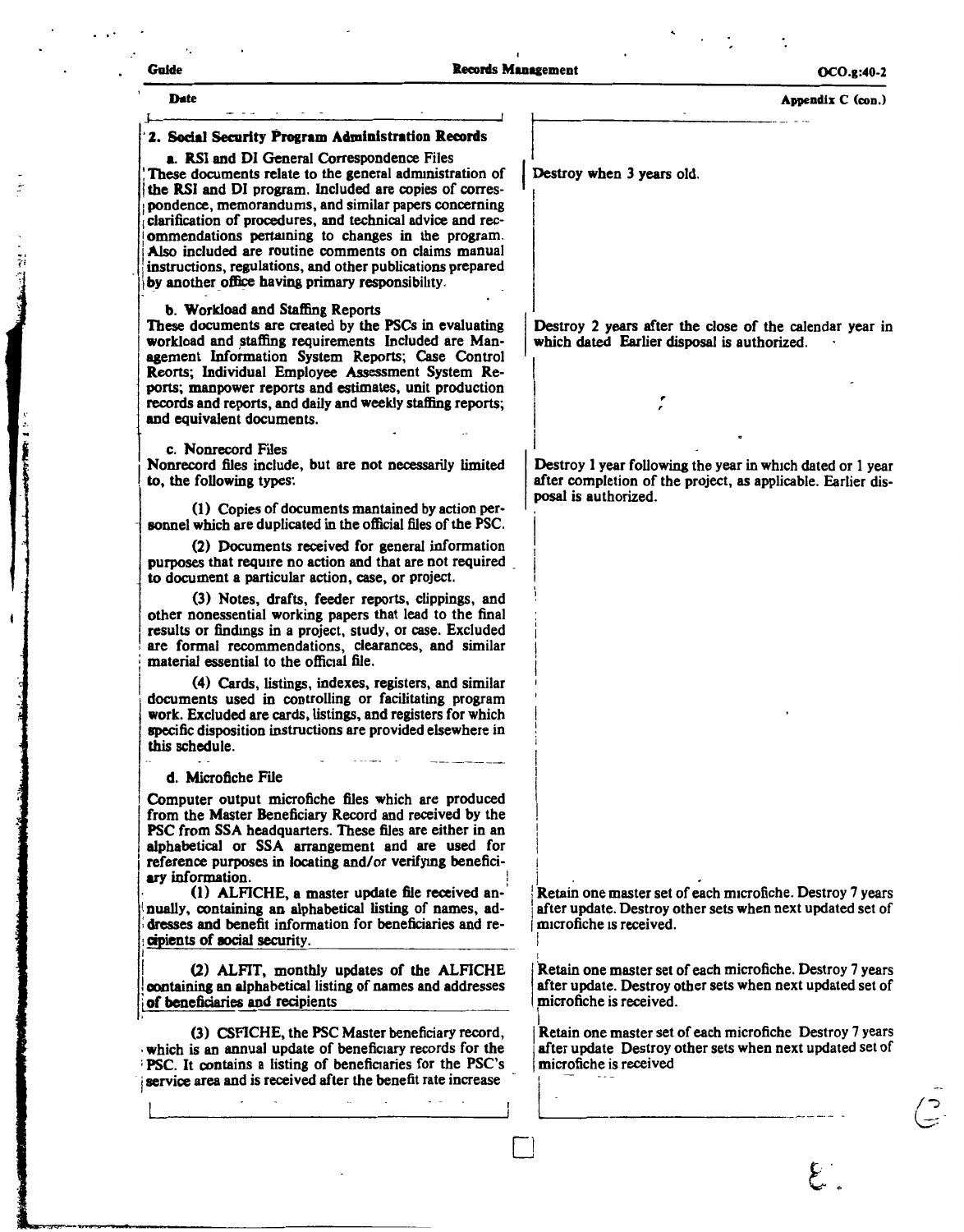| <b>OCO.g:40-2</b> |  |
|-------------------|--|
|-------------------|--|

Appendix C (con.)

(4) BRISKEL, microfiche file containing skeletal information on annual conversions (cost-of-living increases), used when processing beneficiary actions subsequent to the conversion. Information on the BRISKEL fiche is similiar to that on the CSFICHE

(5) RTFICHE, microfiche of the regular transcript file, produced monthly based on the PSC initiated postentitlement actions for that month.

(6) RTSFICHE, microfiche of the special regular transcript files which are produced annually prior to the benefit rate increase and include any actions not on the RTFICHE.

#### 3. Automatic Data Processing (ADP) Records

#### a. ADP Reports

These records are accumulated by PSC computer processing offices. They contain management data on equipment, staffing, workload capacities, operation and maintenance costs, and on the overall effectiveness of ADP operations.

#### b. Data Processing Activity Records

These documents are accumulated by computer processing offices in providing machine services to other offices within the PSC. These documents are used in the preparation and control of recurring and one-time tabulations, machine runs, reports, and similar data. These data are in turn used by other offices in fiscal, claims processing, reconsideration, exception processing, postentitlement, and various other functions Included are master, detail, and summary punchcards and tapes; and copies of tabulations, machine runs, and reports.

c. Data Processing Control and Balance Records These records consist of documents maintained by PSC computer processing offices to verify cumulative balances reflected by master or detailed summary cards or tapes.

#### 4. Management Records

#### a. PSC Reports

These records are weekly, monthly, and quarterly computer-generated reports which are used by budget management offices in establishing personnel and overtime requirements. The records are also used in the measurement of claims workload and other PSC operations.

#### b. PACER Reports

These are weekly PSC reports which provide data on claims work, regular production, cyclical work, payment service activity, inquiry and problem cases, workload, staffing, and similar subjects. Included is Form SSA-1971, Weekly Program Center Report, or its equivalent, and related papers.

Destroy when next updated BRISKEL fiche is received

Retain one master set of each microfiche. Destroy 7 years after update Destroy other sets when next updated set of microfiche is received.

Retain one master set of each microfiche. Destroy 7 years after update. Destroy other sets when next updated set of microfiche is received.

Destroy 2 years after the year in which dated

(1) Individual cards or tapes which become obsolete as a result of routine updating of master files: Destroy 30 days after the update cycle

(2) Remaining Files: Destroy on completion of next comparable report, when files have served their intended purpose, or after 30 days, whichever is later.

Destroy on supersession or obsolescence.

- (1) Weekly reports: Destroy when 6 months old
- (2) Monthly reports: Destroy when I year old.
- (3) Quarterly reports: Destroy when 5 years old.

(1) Office responsible for consolidating report: Destroy when 3 years old, except that feeder reports and work papers may be destroyed when I year old or earlier, if they have served their purposes.

(2) Offices contributing to the report Destroy when I year old or when purpose has been served, whichever is earlier.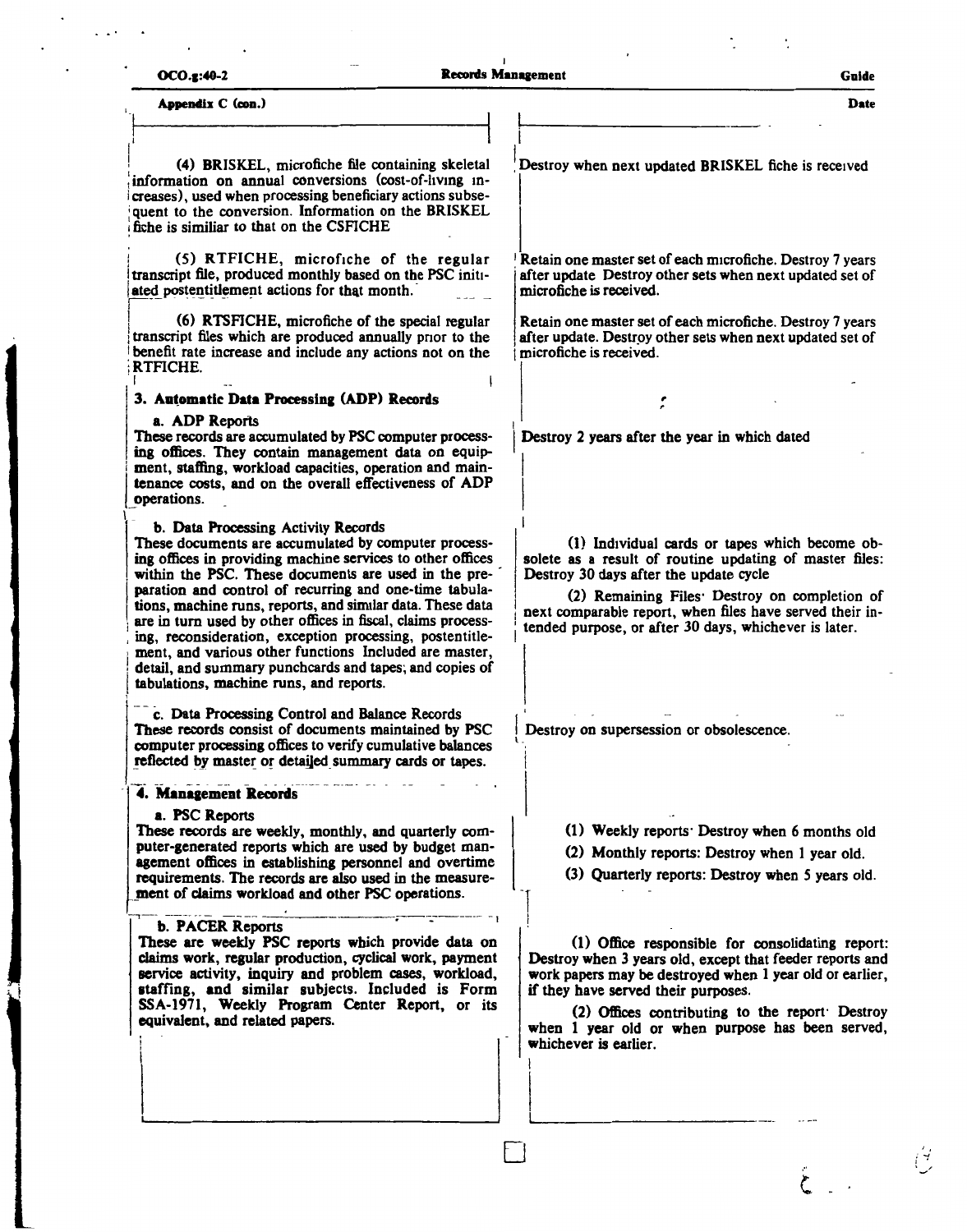| Guide                                                                  |                                                                                                                                                                                                                                                                                                                                                                                                                                                                                                                            | <b>Records Management</b>                                             | $OCO.g: 40-2$                                                                                                                                                                                                                                                                                                                                                                                                                                                                                                                                                           |
|------------------------------------------------------------------------|----------------------------------------------------------------------------------------------------------------------------------------------------------------------------------------------------------------------------------------------------------------------------------------------------------------------------------------------------------------------------------------------------------------------------------------------------------------------------------------------------------------------------|-----------------------------------------------------------------------|-------------------------------------------------------------------------------------------------------------------------------------------------------------------------------------------------------------------------------------------------------------------------------------------------------------------------------------------------------------------------------------------------------------------------------------------------------------------------------------------------------------------------------------------------------------------------|
| <b>Date</b>                                                            |                                                                                                                                                                                                                                                                                                                                                                                                                                                                                                                            |                                                                       | Appendix C (con.)                                                                                                                                                                                                                                                                                                                                                                                                                                                                                                                                                       |
| 5. Postentitlement Source Documents<br>initial entitlement             | The records described below are source documents ac-<br>cumulated as a result of reporting and handling posten-<br>titlement events by beneficiaries and SSA. For purposes<br>of this Schedule, a postentitlement event is defined as any<br>action requiring a change on a beneficiary's record after                                                                                                                                                                                                                     |                                                                       |                                                                                                                                                                                                                                                                                                                                                                                                                                                                                                                                                                         |
| a. Change-of-Address Records<br>ments pertaining to change-of-address. | These records consist of change-of-address notices<br>received from beneficiaries or their representatives, and<br>related documents, such as reporting cards, check en-<br>velopes, and correspondence; Form SSA-1719, Post-En-<br>titlement Direct Input; and comparable source docu-                                                                                                                                                                                                                                    | destroy the source document.                                          | Retain at the point of receipt for 3 months and then                                                                                                                                                                                                                                                                                                                                                                                                                                                                                                                    |
| b. Work Report Records                                                 | These records consist of Form SSA-1425, Reporting<br>Card, and comparable documents used by beneficiaries or<br>their representatives to report current year work and<br>earnings information to SSA. Excluded from this defini-<br>tion are Annual Reports of Earnings submitted pursuant<br>to sections 203(h) and (i) of the Social Security Act.                                                                                                                                                                       | destroy the source document.<br>be relevant to a potential violation. | Retain at the point of receipt for 3 months and then<br>NOTE: Do not destroy any forms SSA-1425 that might                                                                                                                                                                                                                                                                                                                                                                                                                                                              |
| tion Records<br>Document; and similar papers.                          | c. Death, Marriage, Remarriage, Divorce, and Adop-<br>These records consist of notices of death which include<br>death certificates; Form SSA-721, Statement of Death by<br>Funeral Director, and copies thereof, SSA-L1719, Death<br>Notice Work Sheet; duplicate death notices; and similar<br>papers regarding notices of death. Also included are<br>source documents that report marriage, remarriage,<br>divorce and adoption to SSA, such as SSA-1425, Report-<br>ing Card; SSA-1719, Direct Post-Entitlement Input | cept as stated below:                                                 | Destroy 3 months after receipt of source document, ex-<br>(1) Unproductive/nonbeneficiary notices of death<br>will be sent to Office of Central Records Operations for<br>introduction into the quarterly earnings operations and<br>subsequently destroyed after processing<br>(2) Proof documents (or certified copies thereof)<br>required in support of an initial or subsequent claim for<br>benefits will be filed in the claims folder and disposed of<br>in accordance wi. laims folder disposition instructions.<br>(3) Foreign documents, pertaining to these |
|                                                                        |                                                                                                                                                                                                                                                                                                                                                                                                                                                                                                                            | be relevant to a potential violation.                                 | events, will be filed in the claims folder and disposed of in<br>accordance with claims folder disposition instructions<br>(4) Original certificate of adoption documents will<br>be filed in the claims folder whenever their return to the<br>persons submitting them is not possible.<br>NOTE: Do not destroy any forms SSA-1425 that might                                                                                                                                                                                                                          |
| d. SMI Premium Cards                                                   | These documents relate to the payment of SMI premiums<br>by direct remittance as a result of being billed by SSA on a<br>monthly or quarterly basis. Premium notice billing cards<br>are returned with the premium payment and subse-<br>quently used by SSA to update premium collection infor-<br>mation to its Billing and Collection Master File. Included<br>are Forms SSA-1592, SMI Premium Accounting Card;<br>SSA-1545, Notice of Premium Payment; SSA-1546,                                                       | the premium cards.                                                    | Retain at the point of receipt for 30 days and then destroy                                                                                                                                                                                                                                                                                                                                                                                                                                                                                                             |

 $\epsilon$ 

 $\hat{C}$ 

i<br>International<br>International

ï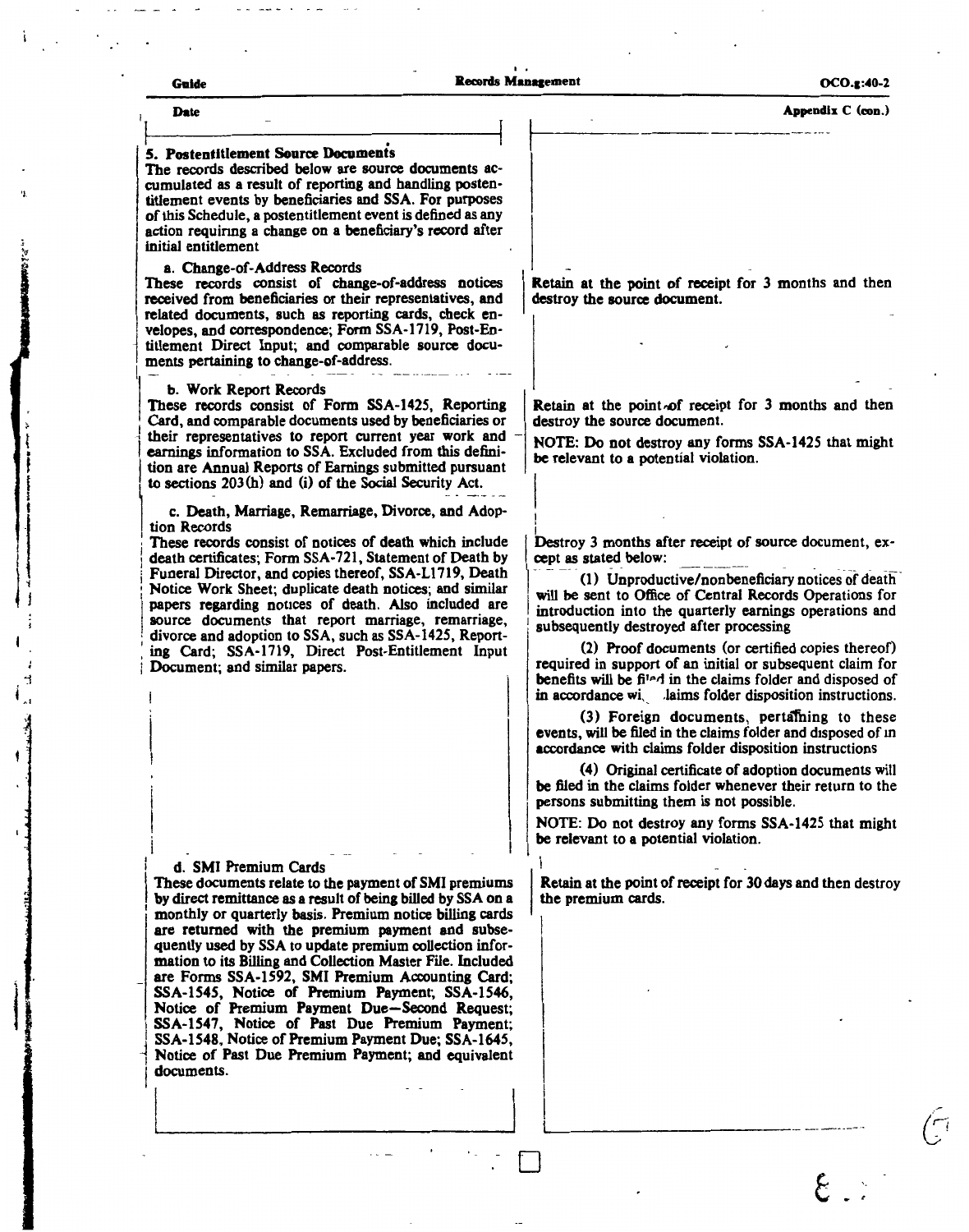| OCO.g:40-2                                                                                                                                                                                                                                                                                                                                                                                                                                                                                                                                                                                                                                                                                                                                                                                                                              | <b>Records Management</b> | Guide                                                                                                                                                                                                                                                                                                                                                                                                        |
|-----------------------------------------------------------------------------------------------------------------------------------------------------------------------------------------------------------------------------------------------------------------------------------------------------------------------------------------------------------------------------------------------------------------------------------------------------------------------------------------------------------------------------------------------------------------------------------------------------------------------------------------------------------------------------------------------------------------------------------------------------------------------------------------------------------------------------------------|---------------------------|--------------------------------------------------------------------------------------------------------------------------------------------------------------------------------------------------------------------------------------------------------------------------------------------------------------------------------------------------------------------------------------------------------------|
| Appendix C (con.)                                                                                                                                                                                                                                                                                                                                                                                                                                                                                                                                                                                                                                                                                                                                                                                                                       |                           | Date                                                                                                                                                                                                                                                                                                                                                                                                         |
| e. Annual Report of Earnings<br>These records consist of Form SSA-777, Annual Report<br>of Earnings, or equivalent documents which are filed with<br>SSA by individuals required to report their earnings for<br>the taxable year under the provisions of section $203(h)$<br>and (i) of the Social Security Act.                                                                                                                                                                                                                                                                                                                                                                                                                                                                                                                       |                           | Destroy 3 months after last action.<br>NOTE: Do not destroy any forms SSA-777 that might be<br>relevant to a potential violation.                                                                                                                                                                                                                                                                            |
| f. Payee Not Determined, No Child In-Her-Care,<br>Receipt of Public Assistance, and Annulment<br>These records consist of notices of payee not determined,<br>no child in-her-care, and receipt of public assistance,<br>which result in the suspension of benefit payments. The<br>files also consist of notices of marriage annulment which<br>result in the termination of benefit payments. Included<br>are Forms SSA-725, Request for Suspension or Termina-<br>tion of Benefits; SSA-1425, Reporting Card; and<br>equivalent documents reporting such events.                                                                                                                                                                                                                                                                     |                           | Destroy 3 months after last action.<br>NOTE: Do not destroy any forms SSA-1425 that might<br>be relevant to a potential violation.                                                                                                                                                                                                                                                                           |
| g. Form SSA-1372A.1, SSA-1372A, SSA-1372A.2,-<br>Request for District Office Assistance to Obtain Com-<br>pleted Form SSA-1372A<br>This is a three-part computer-generated form used to ask<br>the district office to obtain a completed SSA-1372A from<br>the school in cases where an entitled student reports that<br>he/she has changed schools.                                                                                                                                                                                                                                                                                                                                                                                                                                                                                    |                           | ٠<br>Destroy the 1372A 1 and 1372A.2 forms immediately<br>upon association of the completed 1372A portion with<br>the claims folder.                                                                                                                                                                                                                                                                         |
| h. Form SSA-1383, Student Reporting Card<br>This is a general purpose reporting card supplied at the<br>time of filing for student benefits. It is used to report such<br>events as marriage, cessation of school attendance,<br>change in schools, change to part-time student, and<br>receipt of pay from employer for attending school                                                                                                                                                                                                                                                                                                                                                                                                                                                                                               |                           | (1) Where the SSA-1383 is used to report a<br>change in schools, immediately destroy the form upon<br>receipt of a completed SSA-1372A.<br>(2) Where the SSA-1383 is used to report an<br>event other than a change in schools, retain the form at<br>the point of receipt for 3 months and then destroy.<br>(3) NOTE: Do not destroy any forms SSA-1383<br>that might be relevant to a potential violation. |
| i. Form SSA-1378A - Notice Concerning Child<br>Beneficiary Who Will Soon Attain Age 18<br>This is a prepunched card supplied to a child beneficiary 5<br>months prior to attainment of age 18. It is used for direct<br>key-in from the district attainment of age 18. It is used for<br>direct key-in from the district office for the age 18/22 at-<br>tainment program.                                                                                                                                                                                                                                                                                                                                                                                                                                                              |                           | Retain for 30 days after DO action and 120 days after PSC<br>action and then and then destroy the source document                                                                                                                                                                                                                                                                                            |
| j. Form SSA-1542 - Notice of Cessation of Full-<br>Time School Attendance<br>This is a punchcard-type form sent to the school at the<br>time SSA requests verification of the student's atten-<br>dance. The school retains the form so long as the student<br>remains in full-time attendance. When the student is no<br>longer in full-time attendance, the school is requested to<br>complete the card and send it to the PSC. Upon receipt in<br>the PSC, the card and the folder are reviewed to deter-<br>mine if any action is required. If this is the first notice of<br>nonattendance, development is initiated to determine if<br>the student is in attendance at another school. If the<br>SSA-1542 duplicates a previous notice from the student<br>and action has already been taken, no further action is re-<br>quired. |                           | If the information on the SSA-1542 duplicates informa-<br>tion already in the claims folder, the form should be<br>destroyed immediately. If the SSA-1542 is the basis for<br>further development, it should be retained until the<br>development material is received and then be destroyed.                                                                                                                |
|                                                                                                                                                                                                                                                                                                                                                                                                                                                                                                                                                                                                                                                                                                                                                                                                                                         |                           |                                                                                                                                                                                                                                                                                                                                                                                                              |
|                                                                                                                                                                                                                                                                                                                                                                                                                                                                                                                                                                                                                                                                                                                                                                                                                                         |                           |                                                                                                                                                                                                                                                                                                                                                                                                              |

 $\mathcal{L}_\mathrm{c}$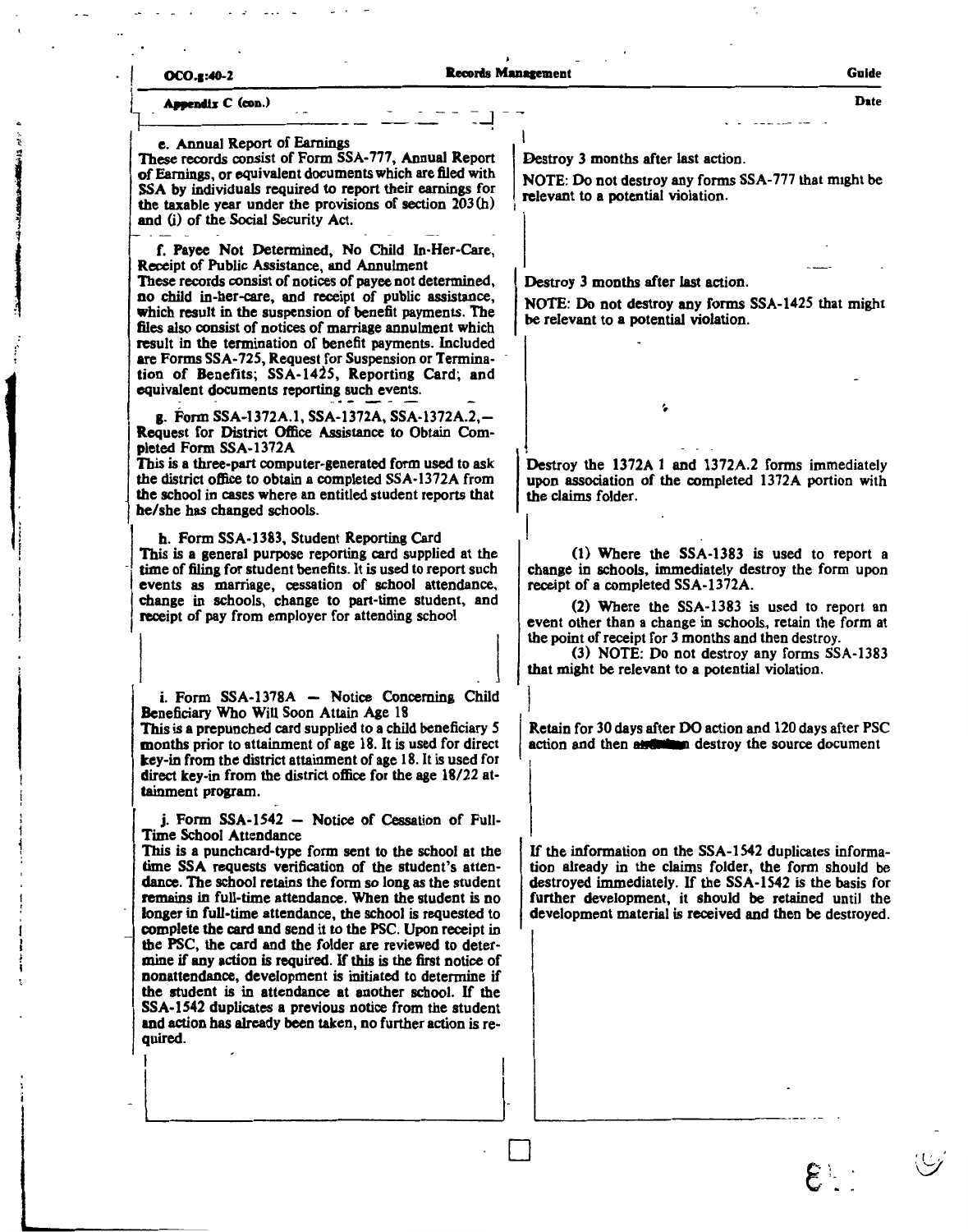$\ddot{\phantom{a}}$ 

 $\overline{C}$ 

#### **Appendix C (con.)**

 $\overline{\phantom{a}}$ 

| <b>Date</b>                                                                                                                                                                                                                                                                                                                                                                                                                                                    | Appendix C (con.)                                                                                                                                                                                                                                                                                                                |
|----------------------------------------------------------------------------------------------------------------------------------------------------------------------------------------------------------------------------------------------------------------------------------------------------------------------------------------------------------------------------------------------------------------------------------------------------------------|----------------------------------------------------------------------------------------------------------------------------------------------------------------------------------------------------------------------------------------------------------------------------------------------------------------------------------|
| k. Foreign Enforcement Questionnaire<br>Solicits information about possible termination, suspen-<br>sion, or deduction events by SSA beneficiaries residing<br>abroad. Questionnaires which report events which may<br>affect benefit or payment status are retained in the claims<br>folders. Included are Forms SSA-7162 and 7162.1 Report<br>to the U.S.-SSA.                                                                                               | (1) Questionnaires Requiring Action<br>File in the claims folder.<br>NOTE: Records filed in claims folder are to be retained in<br>accordance with the disposition instructions for those<br>files.<br>(2) Questionnaires Requiring No Action<br>Destroy 1 month after receipt in the Division of Interna-<br>tional Operations. |
| 1. Form SF-1199, Authorization for Deposit of Social<br>Security Payments<br>This is a three-part form used to obtain recipient's<br>authorization for SSA to change the check payee to a fi-<br>nancial organization. It also confirms the organization's<br>agreement to act as agent for the recipient. The recipient<br>and financial organization each receive a copy of the<br>form.                                                                     | Destroy 3 months after systems input and acceptance.                                                                                                                                                                                                                                                                             |
| m. Form SSA-735, Notice of Missing Social Security<br><b>Check</b><br>This form is used by Social Security recipients or their<br>representative to report to SSA the nonroeipt of social<br>security checks.                                                                                                                                                                                                                                                  | Destroy when 1 year old.                                                                                                                                                                                                                                                                                                         |
| 6. Recovery of Overpayment and SMI Premium Collec-<br>tion Records<br>The records described below accumulate in the controll-<br>ing and accounting of all monies incorrectly paid to social<br>security beneficiaries. They consist of records generated<br>as a result of an automated system, Recovery of Overpay-<br>ment Accounting and Reporting (ROAR), and those cre-<br>ated in recovering health insurance overpayments or in<br>paying SMI premiums |                                                                                                                                                                                                                                                                                                                                  |
| a. Computer Input Coding Records<br>These files consist of Form SSA-1112, Accounts<br>Receivable Coding Sheet, and equivalent documents<br>used to enter accounting and statistical information into<br>the ROAR System.                                                                                                                                                                                                                                       | Destroy upon verification of their acceptance in the<br><b>ROAR System.</b>                                                                                                                                                                                                                                                      |
| b. Daily Activity Journal<br>These are computer listings which identify daily activity,<br>such as establishment of overpayment, conserved and<br>misused fund accounts, remittance credits, waiver ac-<br>tions, corrections, adjustments, and and similar actions<br>affecting the disposition of the accounts on record. A<br>cumulative record of these transactions is produced<br>monthly.                                                               | Destroy after receipt of monthly cumulative record.                                                                                                                                                                                                                                                                              |
| c. Remittance Registers<br>These records consist of Form SSA-124, Remittance<br>Register, or its equivalent. They identify all receipts of<br>cash, checks, postal notes, and money orders, including<br>those related to the refund of health insurance overpay-<br>ments or to the payment of SMI premiums.                                                                                                                                                  | Transfer to the FRC 3 years following the close of the<br>calendar year to which dated. Destroy 6 years after the<br>calendar year in which dated.                                                                                                                                                                               |
|                                                                                                                                                                                                                                                                                                                                                                                                                                                                |                                                                                                                                                                                                                                                                                                                                  |

□ *e*·-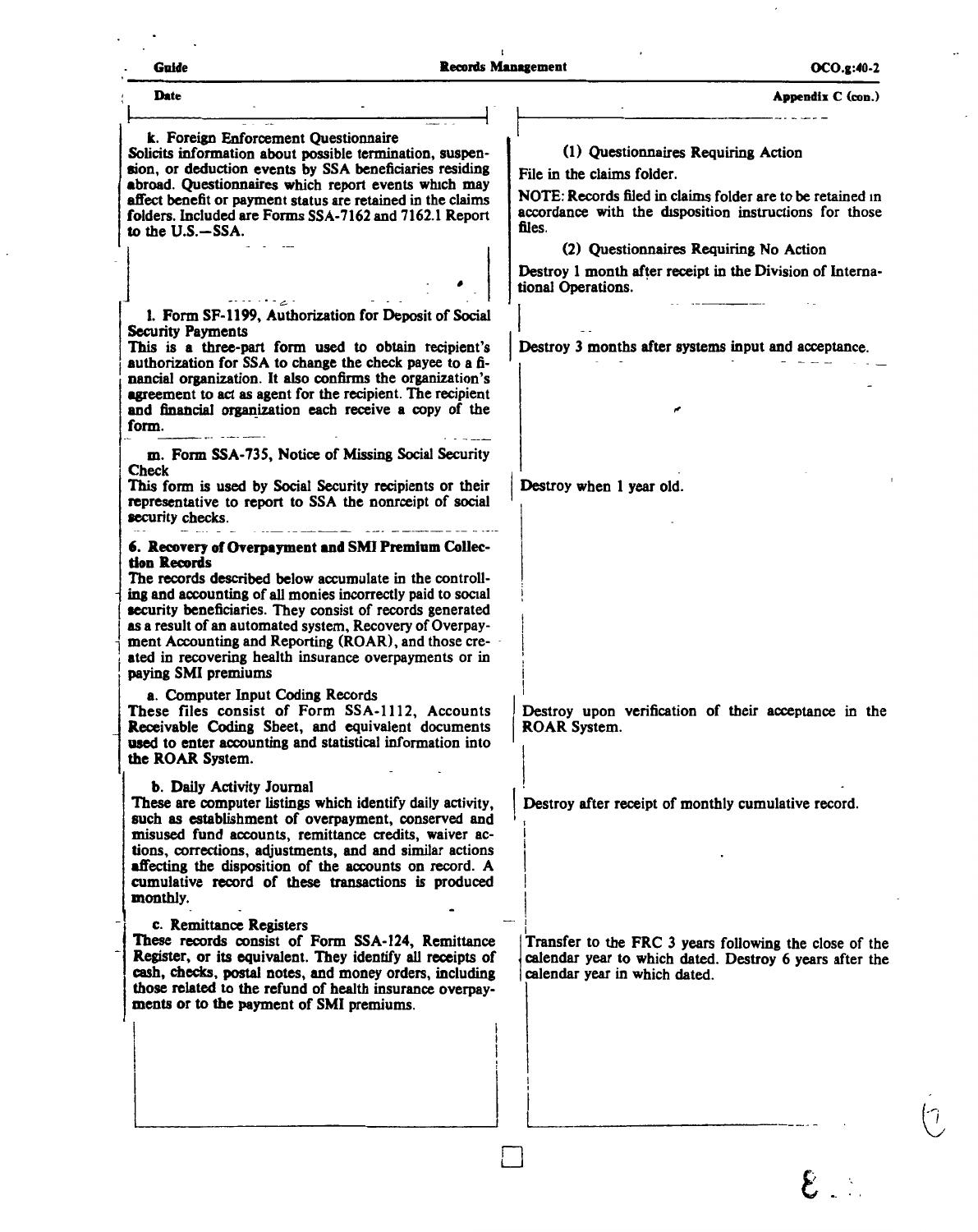| <b>OCO.2:40-2</b> |
|-------------------|
|                   |

Date

Appendix C (con.) d. Health Insurance Overpayment Ledger Cards These records consist of Form SSA-5079A, Health In-(1) Collection action waived or overpayments repaid: Transfer to the FRC after 1 year. Destroy after surance Overpayment Ledger Card, or its equivalent The **Extention times PROPY** parts of the action per records are used to maintain a record of repayments by you health insurance beneficiaries. tation of Phase II of ROAR System, transfer to the FRC. Bostron ofter 3 **The Destroy after** ta an an Aon **Go Ther** 4 years ofter implementation Phase I of Cone System. e. Recovery and Collection Action Reports. These records consist of Forms OA-C397, Report of Destroy 3 years after the year in which dated. Recovery and Collection Actions; SSA-397A, Report of Recovery and Collection Actions (Health Insurance); or their equivalents. The records summarize individual PSC activities regarding the recovery and collection of Title II and Title XVIII overpayments from social security beneficiaries. ç, f. SMI Premium Control Records These records consist of prenumbered Form SSA-1395, Destroy when 1 year old. Receipt and Transmittal Form, or its equivalent. The records are prepared by DOs to control and transmit to the PSCs all SMI premium remittances processed. g. SMI Premium Remittance Records These records pertain to the receipt, control, deposit, and (1) Destroy copies of IBM 1203 tape after 120 accounting of SMI premium remittances. Included are days. Forms SSA-1594, SMI Premium Deposit Journal, re-(2) Destroy other paper records after 6 months. tained copies of SF-215, Deposit Ticket; the originals of (3) Transfer microfilm copies to the FRC after 3 SSA-1579, SMI Premium Cash Receipt, which have been <u>asaatad maanoomafter "Jaly" 1, 1975,</u> vears. For microfilmed, copies of the IBM 1203 tape; microfilm  $t_{\text{total}}$ **Comonits' retention, using** copies of SMI premium remittances, and equivalent **TODordo Oroutou** material. <del>Group 214</del>. Destroy *byears* and 3 months after period covered by account. h. Billing and Collection Update Master (HJBACUM) **File** (1) Source Documents This microfilm/microfiche file documents the history of premium payments or adjustments entered by the PSC Destroy after 120 days. for beneficiaries under the SMI and premium payment Destroy after 120 days hospital insurance programs and is used for processing in-(2) Microfilm/Microfiche quiries and resolving payment discrepancies Included is Destroy when 7 years old. such information as beneficiary name, date of birth, entitlement data, billing data (amount of last payment, type of notice, date of mailing, current amount due, etc.), and remittance-by-remittance history. Source documents include Form SSA-1545, Notice of Premium Payment Due - Quarterly Notice; Form SSA-1546, Notice of Premium Payment Due - Second Request; Form SSA-1547, Notice of Past Due Premium Payment; Form SSA-1548, Notice of Premium Payment Due; Form SSA-1592, Premium Accounting File; and Form SSA-1645, Notice of Past Due Premium Payment. i. Ledger Account Data Records These records reflect daily refunds received from Destroy when 3 years old beneficiaries regarding RSI overpayments.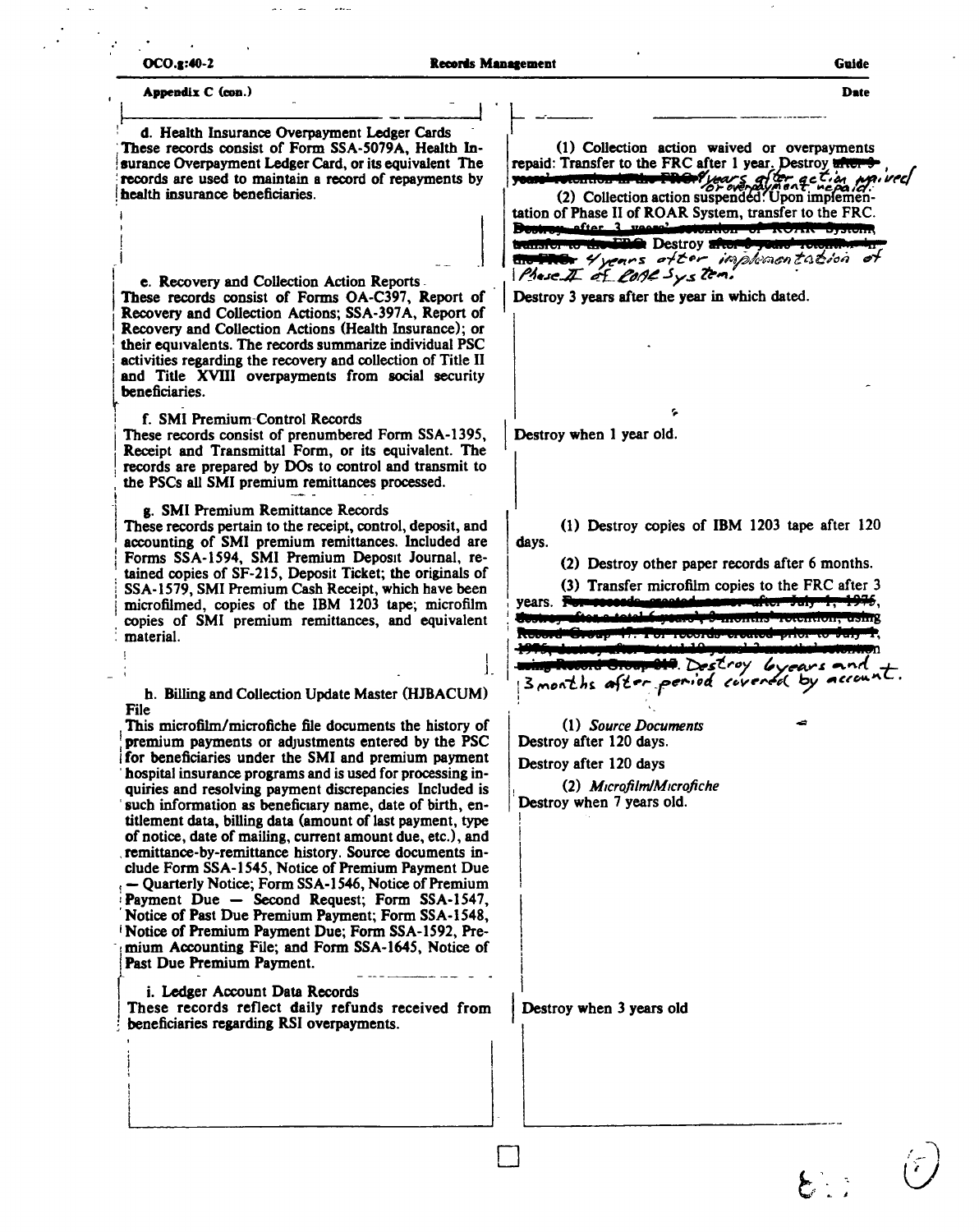「おくいい」ができる種(楽しく)

「その後のみ」と呼ばれる「MARTAL MARTAL MARTAL MARTAL MARTAL

Assendix C (cen.)

j. ROAR Microfiche

Microfiche received from SSA headquarters showing status of overpayment recovery action for individual beneficiaries Information consists of beneficiary identification information and overpayment and recovery informa-· tion.

#### 7. Fiscal and Audit Records

a. Statements of Transactions and Supporting Records

These records consist of copies of SF-224, Statement of Transactions, or its equivalent. The records are prepared by the PSC at the close of each accounting month. (Originals are forwarded to the Department of Treasury pursuant to the Treasury Fiscal Requirements Manual.) Also included in this category are documents supporting the Statement of Transactions, such as Forms SSA-2049, Daily Report of Benefit Activity; the equivalent late, summary, and final reports; SF-219, Certificate of Deposit; SF-1081, Voucher and Schedule of Withdrawals and Credits; SF-1098, Schedule of Cancelled Checks; SF-1184, Unavailable Check Cancellation; SF-1017G, Journal Voucher; SF-1166, Voucher and Schedule of Payments; Treasury Form 5504, Debit Vouchers, SSA-666, Adjustment in Trust Fund Accounts; copies of SSA-110, Voucher and Schedule of Payments, used in the preparation of the daily report of benefit activity; and equivalent documents

b. Payment Process Audit Reports

These records are monthly reports consisting of Form SSA-2040, Report of Payment Process Audit, or its equivalent. Included are Forms SSA-2040A, Payment Process Audit Report of Aged Cases; SSA-2040C, Payment Process Audit Explanation of Errors and Remarks; and equivalent documents used to analyze the report of aged cases for accounts and/or beneficiaries that appear to be repetitive and to analyze possible trends or problem areas that indicate the need for procedural changes or further training.

c. General Fund Reimbursement Reports These records consist of reports of net reimbursement to the RSI trust fund from general funds. Included are Prouty worksheets and computer listings which reflect general fund totals

d. Daily Overtime Logs

e. Employee Check Disposition Records Forms OF-19, Request for Disposition of Check and for Savings Bond, or equivalent document, used to ensure proper disposition of employee check or bonds

Retain on master set of microfiche Destroy 7 years after update. Destroy other sets when next updated set of microfiche is received

 $\frac{1}{\sqrt{2\pi}}$   $\frac{1}{\sqrt{2\pi}}$   $\frac{1}{\sqrt{2\pi}}$   $\frac{1}{\sqrt{2\pi}}$  and  $\frac{1}{\sqrt{2\pi}}$  and  $\frac{1}{\sqrt{2\pi}}$  and  $\frac{1}{\sqrt{2\pi}}$  and  $\frac{1}{\sqrt{2\pi}}$  and  $\frac{1}{\sqrt{2\pi}}$  and  $\frac{1}{\sqrt{2\pi}}$  and  $\frac{1}{\sqrt{2\pi}}$  and  $\frac{1}{\sqrt{2\pi}}$  and  $\frac{1$ year in which dated. **Hestroy** 6 after years and 3 months por*i*od covered by account

(1) Copies maintained by Fiscal Control and Audit: Destroy when 2years old Same as 7(a)

(2) Copies maintained by Director of Management: Destroy 1 year after analysis has been completed. (3) Copies maintained by Director of Operations: Destroy when 1 year old.

Same  $as 7(a)$ iold

Destroy after <del>90 days, provided audit has been com-</del> pleted GAD and it or when 3 years old,

Destroy when 3 years old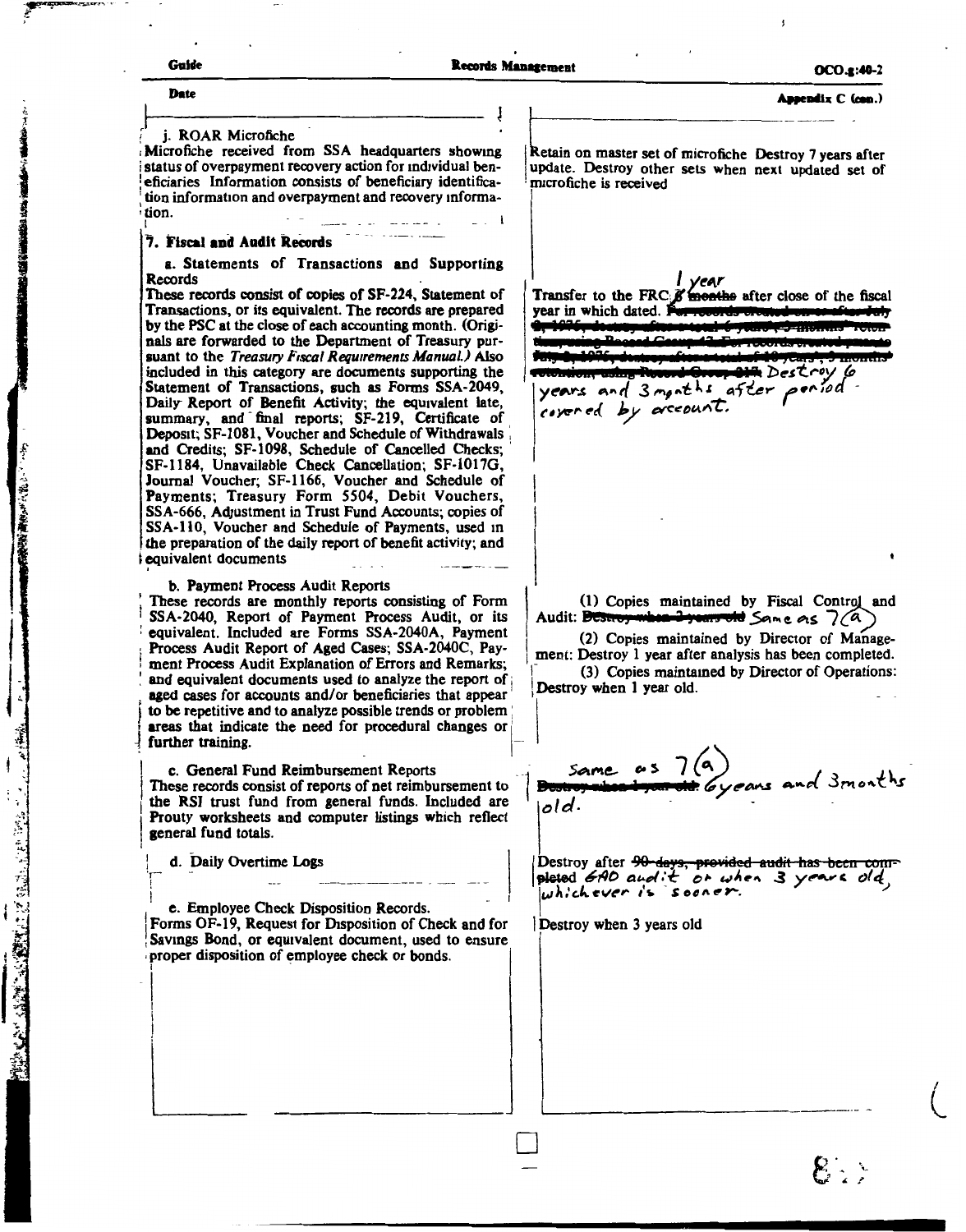このからました ぼうな 友好の方面を受けております

Late Family 2012 1 10 th 1

#### Assendix C (con.) 8. Exception Processing Records a. Social Security Benefit Payment Vouchers and Related Records (1) Control copy of form SSA-110, Destroy upon These records accumulate as a result of making benefit payments to social security beneficiaries under Titles II receipt of "Paid" copy from Fiscal Control and Audit. and XVIII of the Social Security Act, as amended. In-(2) All other documents: Transfer to the FRC cluded are copies of Forms SSA-110, Voucher and 90 days. Por records created  $\begin{array}{c} \hline \text{if } \mathbf{r} \in \mathbb{R} \end{array}$ Schedule of Payments; SSA-107, Determination of Resumption of Award; OA-C 101C, Determination of desiroy arter a total o years cord Group 47. Por record Award (when manually processed to the Treasury Department outside of the EDP system); or their desiroy after equivalents; and computer listings containing payment or when lyear old. Destroy Gyeans and stop payment information, the originals of which have 3 months after ponied tovered by been submitted to the Department of Treasury.  $arcoun$  $t$ . b. Post-Entitlement Scheduling Operation (PESO) Records Destroy PESO-PEAT exception listings when 60 days These records consist of documents related to PESO. The old. documents contain data regarding exceptions and alert conditions, chargeout forms for exceptions, and fiscal control totals (required by the PSCs for reconciling and accounting for daily PESO exceptions). Included are PESO-PEAT exception listings and PESO alert listings. c. Hold Check Listings The records consist of documents received from disburs-Destroy when 60 days old. ing centers which list checks held for the current month (i.e., 12/7/71 check dated 1/3/72). d. Check Return and Cancellation Listings These records consist of documents received from dis-(1) Paper Listings bursing centers at the end of the month which list all the Destroy upon receipt of microfiche (2) Microfiche prior month's checks returned and cancelled by the Destroy when 7 years old Department of the Treasury A microfiche copy of the check cancellation and return information is received annually. e. Payment Detail Cards These documents relate to the preparation of a record for Destroy when 60 days old. certification These documents relate to the preparation of a record for certification of the first check (or schedule check) to the Regional Disbursing Center. The documents provide payment data for the preparation of the master tape record and the generation of continuing monthly benefit checks. f. Payment Detail Exception Listings Destroy when 90 days old. These records consist of copies of payment detail exception listings which are received from Exception Processing Sections. The listings reflect actions performed in the Payment Balance and Validation Pass (PBVP). Included are complete payment detail records or block card records which list inconsistencies (with an error code for each inconsistent item) and similar information. g. SSI Overpayment Listings Overpayment listings containing beneficiary name, SSN, overpayment amount and amount withheld from beneficiary check. These are received quarterly from SSA headquarters. The listings reflect current overpayment situations. When the overpayment is repaid or otherwise settled, the information or record is deleted from the listing. The listings are used by claims processing modules to answer inquiries from the beneficiary or the estate regarding overpayment resolution.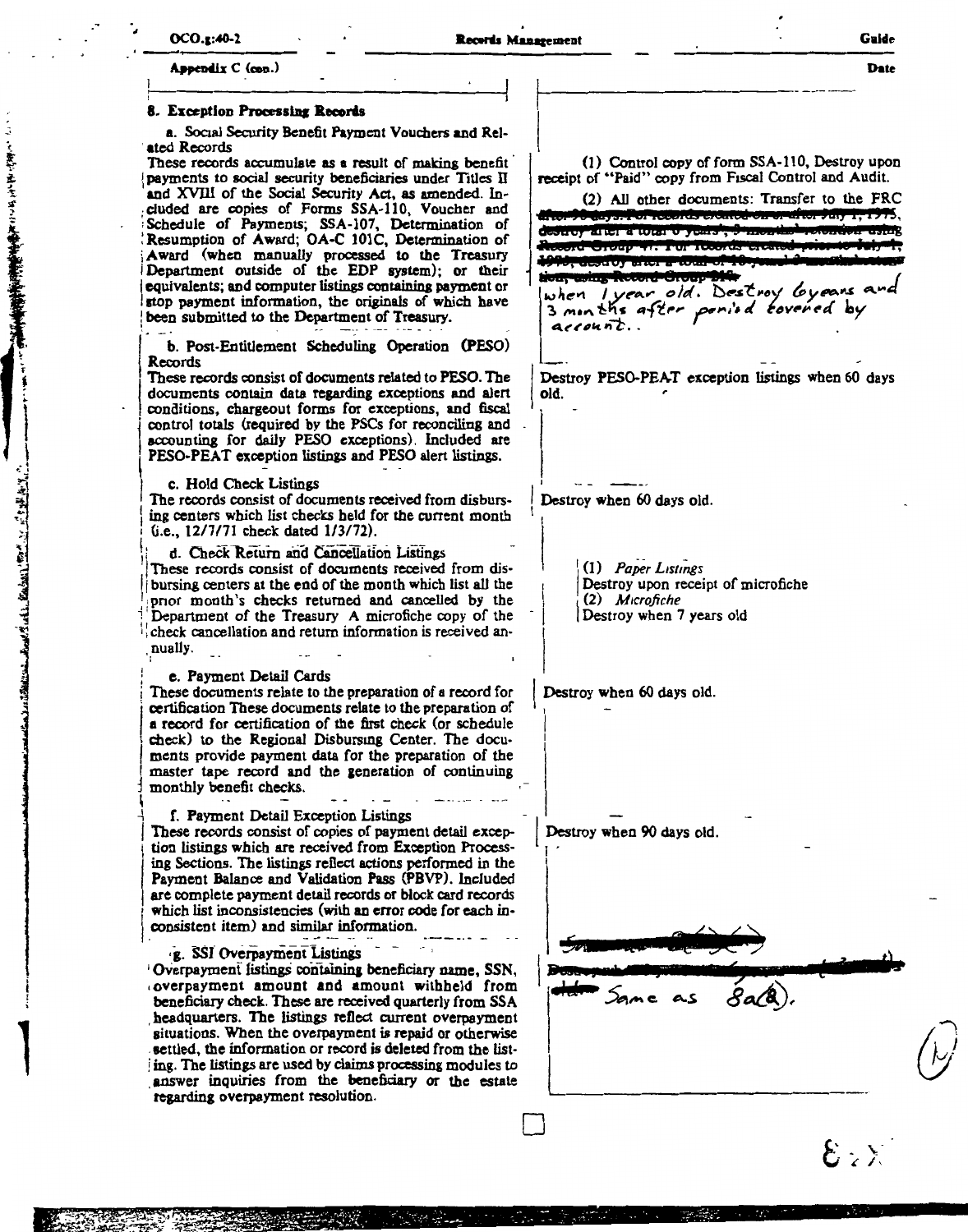| Date<br>Same as $8a/a$<br>h. Expedited Payment Registers of Logs<br>Logs or registers used to control blocking and processing<br>'Years a'<br>of one-time checks to beneficiares outside usual payment<br>routines in cases of dire hardship, underpayments, etc.<br>These records are used to answer follow-up inquiries<br>from beneficiaries.<br>i. Segments Listing<br>Listings in SSN sequence for each Treasury Department<br>Destroy when 1 year old.<br>payment cycle or segment showing trust fund debits and<br>credits, accumulated totals, and individual payment data.<br>These listings are used to resolve nonpayment inquiries.<br>J. Prior Monthly Accrual-Current Monthly Accrual<br>(PMA-CMA) Merge Listing<br>Daily listings of payments to beneficiaries for prior and<br>Destroy when 1 year old.<br>current months by Treasury Department. These are used<br>for inquiry and balancing purposes and show number of<br>payments and amount of payments, including number of<br>mailed and direct deposit payments to benficiaries. Copies _<br>k. Weekly Cancelled Check Listing<br>Weekly listings of checks returned and cancelled by the<br>Destroy when 60 days old.<br>Treasury Department. The listings show SSN, reason for<br>return of check, primary insurance amount, check num-<br>ber, date of issue, amount of check and appropriation<br>code. Copies are maintained by SSA headquarters<br>1. Award Processing Action Tape (APAT) Listing<br>Listings of award processing operations totals of immedi-<br>Destroy when balancing is completed and checks issued.<br>ate or current payments used to verify that all awarded ac-<br>tions are processed. Record copies are maintained by SSA<br>headquarters and the MBR is updated to reflect that pay-<br>ment action has been initiated<br>¢.<br>m. Supplemental Transcript Accrual Ledger Edit<br>Providing control from the second step of the Awards<br>Destroy when 1 ye old.<br>Processing Operation and identifing exceptions. These<br>are used to identify problems in the APAT totals and<br>identify input items for the Debit Conversion Operation<br>(DEBCO). They may be referenced months later as a<br>result of nonreceipt inquiries. Exceptions become docu-<br>mentation to support issuance of replacement checks.<br>Record copies are maintained by SSA headquarters.<br>n. Voucher Control Logs<br>Locally prepared control logs, books, listings, etc., pro-<br>Destroy when 7 years old.<br>viding block numbers, voucher numbers and inclusive<br>check sequence for payments to beneficiaries from the<br>Treasury Department. These are used to determine check<br>number and issuance date in resolving nonreceipt Cases.<br>Information usually consists of date paid, schedule run,<br>voucher number, check sequence number and block<br>number, if applicable. The status of limitations for alleg-<br>ing nonreceipt by beneficiaries is 7 years.<br>Same as $8a(a)$ .<br><b>p.</b> Disability Certification Listings<br>Listings containing beneficiary data for benefciaries who<br>Coverers and Smort<br>receive their checks through Office of Disability Opera-<br>tions, but their claims folders are maintained in the PSC.<br>These listings are used to answer any inquiries received<br>by the PSC regarding nonreceipt of disability checks. | Guide                               | Records Management | OCO.g:40-2        |
|----------------------------------------------------------------------------------------------------------------------------------------------------------------------------------------------------------------------------------------------------------------------------------------------------------------------------------------------------------------------------------------------------------------------------------------------------------------------------------------------------------------------------------------------------------------------------------------------------------------------------------------------------------------------------------------------------------------------------------------------------------------------------------------------------------------------------------------------------------------------------------------------------------------------------------------------------------------------------------------------------------------------------------------------------------------------------------------------------------------------------------------------------------------------------------------------------------------------------------------------------------------------------------------------------------------------------------------------------------------------------------------------------------------------------------------------------------------------------------------------------------------------------------------------------------------------------------------------------------------------------------------------------------------------------------------------------------------------------------------------------------------------------------------------------------------------------------------------------------------------------------------------------------------------------------------------------------------------------------------------------------------------------------------------------------------------------------------------------------------------------------------------------------------------------------------------------------------------------------------------------------------------------------------------------------------------------------------------------------------------------------------------------------------------------------------------------------------------------------------------------------------------------------------------------------------------------------------------------------------------------------------------------------------------------------------------------------------------------------------------------------------------------------------------------------------------------------------------------------------------------------------------------------------------------------------------------------------------------------------------------------------------------------------------------------------------------------------------------------------------------------------------------------------------------------------------------------------------------------------------------------------------------------------------------------------------------------------------------------------------------------|-------------------------------------|--------------------|-------------------|
|                                                                                                                                                                                                                                                                                                                                                                                                                                                                                                                                                                                                                                                                                                                                                                                                                                                                                                                                                                                                                                                                                                                                                                                                                                                                                                                                                                                                                                                                                                                                                                                                                                                                                                                                                                                                                                                                                                                                                                                                                                                                                                                                                                                                                                                                                                                                                                                                                                                                                                                                                                                                                                                                                                                                                                                                                                                                                                                                                                                                                                                                                                                                                                                                                                                                                                                                                                                  |                                     |                    | Appendix C (con.) |
|                                                                                                                                                                                                                                                                                                                                                                                                                                                                                                                                                                                                                                                                                                                                                                                                                                                                                                                                                                                                                                                                                                                                                                                                                                                                                                                                                                                                                                                                                                                                                                                                                                                                                                                                                                                                                                                                                                                                                                                                                                                                                                                                                                                                                                                                                                                                                                                                                                                                                                                                                                                                                                                                                                                                                                                                                                                                                                                                                                                                                                                                                                                                                                                                                                                                                                                                                                                  |                                     |                    |                   |
|                                                                                                                                                                                                                                                                                                                                                                                                                                                                                                                                                                                                                                                                                                                                                                                                                                                                                                                                                                                                                                                                                                                                                                                                                                                                                                                                                                                                                                                                                                                                                                                                                                                                                                                                                                                                                                                                                                                                                                                                                                                                                                                                                                                                                                                                                                                                                                                                                                                                                                                                                                                                                                                                                                                                                                                                                                                                                                                                                                                                                                                                                                                                                                                                                                                                                                                                                                                  |                                     |                    |                   |
|                                                                                                                                                                                                                                                                                                                                                                                                                                                                                                                                                                                                                                                                                                                                                                                                                                                                                                                                                                                                                                                                                                                                                                                                                                                                                                                                                                                                                                                                                                                                                                                                                                                                                                                                                                                                                                                                                                                                                                                                                                                                                                                                                                                                                                                                                                                                                                                                                                                                                                                                                                                                                                                                                                                                                                                                                                                                                                                                                                                                                                                                                                                                                                                                                                                                                                                                                                                  |                                     |                    |                   |
|                                                                                                                                                                                                                                                                                                                                                                                                                                                                                                                                                                                                                                                                                                                                                                                                                                                                                                                                                                                                                                                                                                                                                                                                                                                                                                                                                                                                                                                                                                                                                                                                                                                                                                                                                                                                                                                                                                                                                                                                                                                                                                                                                                                                                                                                                                                                                                                                                                                                                                                                                                                                                                                                                                                                                                                                                                                                                                                                                                                                                                                                                                                                                                                                                                                                                                                                                                                  |                                     |                    |                   |
|                                                                                                                                                                                                                                                                                                                                                                                                                                                                                                                                                                                                                                                                                                                                                                                                                                                                                                                                                                                                                                                                                                                                                                                                                                                                                                                                                                                                                                                                                                                                                                                                                                                                                                                                                                                                                                                                                                                                                                                                                                                                                                                                                                                                                                                                                                                                                                                                                                                                                                                                                                                                                                                                                                                                                                                                                                                                                                                                                                                                                                                                                                                                                                                                                                                                                                                                                                                  |                                     |                    |                   |
|                                                                                                                                                                                                                                                                                                                                                                                                                                                                                                                                                                                                                                                                                                                                                                                                                                                                                                                                                                                                                                                                                                                                                                                                                                                                                                                                                                                                                                                                                                                                                                                                                                                                                                                                                                                                                                                                                                                                                                                                                                                                                                                                                                                                                                                                                                                                                                                                                                                                                                                                                                                                                                                                                                                                                                                                                                                                                                                                                                                                                                                                                                                                                                                                                                                                                                                                                                                  |                                     |                    |                   |
|                                                                                                                                                                                                                                                                                                                                                                                                                                                                                                                                                                                                                                                                                                                                                                                                                                                                                                                                                                                                                                                                                                                                                                                                                                                                                                                                                                                                                                                                                                                                                                                                                                                                                                                                                                                                                                                                                                                                                                                                                                                                                                                                                                                                                                                                                                                                                                                                                                                                                                                                                                                                                                                                                                                                                                                                                                                                                                                                                                                                                                                                                                                                                                                                                                                                                                                                                                                  |                                     |                    |                   |
|                                                                                                                                                                                                                                                                                                                                                                                                                                                                                                                                                                                                                                                                                                                                                                                                                                                                                                                                                                                                                                                                                                                                                                                                                                                                                                                                                                                                                                                                                                                                                                                                                                                                                                                                                                                                                                                                                                                                                                                                                                                                                                                                                                                                                                                                                                                                                                                                                                                                                                                                                                                                                                                                                                                                                                                                                                                                                                                                                                                                                                                                                                                                                                                                                                                                                                                                                                                  |                                     |                    |                   |
|                                                                                                                                                                                                                                                                                                                                                                                                                                                                                                                                                                                                                                                                                                                                                                                                                                                                                                                                                                                                                                                                                                                                                                                                                                                                                                                                                                                                                                                                                                                                                                                                                                                                                                                                                                                                                                                                                                                                                                                                                                                                                                                                                                                                                                                                                                                                                                                                                                                                                                                                                                                                                                                                                                                                                                                                                                                                                                                                                                                                                                                                                                                                                                                                                                                                                                                                                                                  |                                     |                    |                   |
|                                                                                                                                                                                                                                                                                                                                                                                                                                                                                                                                                                                                                                                                                                                                                                                                                                                                                                                                                                                                                                                                                                                                                                                                                                                                                                                                                                                                                                                                                                                                                                                                                                                                                                                                                                                                                                                                                                                                                                                                                                                                                                                                                                                                                                                                                                                                                                                                                                                                                                                                                                                                                                                                                                                                                                                                                                                                                                                                                                                                                                                                                                                                                                                                                                                                                                                                                                                  |                                     |                    |                   |
|                                                                                                                                                                                                                                                                                                                                                                                                                                                                                                                                                                                                                                                                                                                                                                                                                                                                                                                                                                                                                                                                                                                                                                                                                                                                                                                                                                                                                                                                                                                                                                                                                                                                                                                                                                                                                                                                                                                                                                                                                                                                                                                                                                                                                                                                                                                                                                                                                                                                                                                                                                                                                                                                                                                                                                                                                                                                                                                                                                                                                                                                                                                                                                                                                                                                                                                                                                                  |                                     |                    |                   |
|                                                                                                                                                                                                                                                                                                                                                                                                                                                                                                                                                                                                                                                                                                                                                                                                                                                                                                                                                                                                                                                                                                                                                                                                                                                                                                                                                                                                                                                                                                                                                                                                                                                                                                                                                                                                                                                                                                                                                                                                                                                                                                                                                                                                                                                                                                                                                                                                                                                                                                                                                                                                                                                                                                                                                                                                                                                                                                                                                                                                                                                                                                                                                                                                                                                                                                                                                                                  |                                     |                    |                   |
|                                                                                                                                                                                                                                                                                                                                                                                                                                                                                                                                                                                                                                                                                                                                                                                                                                                                                                                                                                                                                                                                                                                                                                                                                                                                                                                                                                                                                                                                                                                                                                                                                                                                                                                                                                                                                                                                                                                                                                                                                                                                                                                                                                                                                                                                                                                                                                                                                                                                                                                                                                                                                                                                                                                                                                                                                                                                                                                                                                                                                                                                                                                                                                                                                                                                                                                                                                                  |                                     |                    |                   |
|                                                                                                                                                                                                                                                                                                                                                                                                                                                                                                                                                                                                                                                                                                                                                                                                                                                                                                                                                                                                                                                                                                                                                                                                                                                                                                                                                                                                                                                                                                                                                                                                                                                                                                                                                                                                                                                                                                                                                                                                                                                                                                                                                                                                                                                                                                                                                                                                                                                                                                                                                                                                                                                                                                                                                                                                                                                                                                                                                                                                                                                                                                                                                                                                                                                                                                                                                                                  |                                     |                    |                   |
|                                                                                                                                                                                                                                                                                                                                                                                                                                                                                                                                                                                                                                                                                                                                                                                                                                                                                                                                                                                                                                                                                                                                                                                                                                                                                                                                                                                                                                                                                                                                                                                                                                                                                                                                                                                                                                                                                                                                                                                                                                                                                                                                                                                                                                                                                                                                                                                                                                                                                                                                                                                                                                                                                                                                                                                                                                                                                                                                                                                                                                                                                                                                                                                                                                                                                                                                                                                  |                                     |                    |                   |
|                                                                                                                                                                                                                                                                                                                                                                                                                                                                                                                                                                                                                                                                                                                                                                                                                                                                                                                                                                                                                                                                                                                                                                                                                                                                                                                                                                                                                                                                                                                                                                                                                                                                                                                                                                                                                                                                                                                                                                                                                                                                                                                                                                                                                                                                                                                                                                                                                                                                                                                                                                                                                                                                                                                                                                                                                                                                                                                                                                                                                                                                                                                                                                                                                                                                                                                                                                                  |                                     |                    |                   |
|                                                                                                                                                                                                                                                                                                                                                                                                                                                                                                                                                                                                                                                                                                                                                                                                                                                                                                                                                                                                                                                                                                                                                                                                                                                                                                                                                                                                                                                                                                                                                                                                                                                                                                                                                                                                                                                                                                                                                                                                                                                                                                                                                                                                                                                                                                                                                                                                                                                                                                                                                                                                                                                                                                                                                                                                                                                                                                                                                                                                                                                                                                                                                                                                                                                                                                                                                                                  |                                     |                    |                   |
|                                                                                                                                                                                                                                                                                                                                                                                                                                                                                                                                                                                                                                                                                                                                                                                                                                                                                                                                                                                                                                                                                                                                                                                                                                                                                                                                                                                                                                                                                                                                                                                                                                                                                                                                                                                                                                                                                                                                                                                                                                                                                                                                                                                                                                                                                                                                                                                                                                                                                                                                                                                                                                                                                                                                                                                                                                                                                                                                                                                                                                                                                                                                                                                                                                                                                                                                                                                  |                                     |                    |                   |
|                                                                                                                                                                                                                                                                                                                                                                                                                                                                                                                                                                                                                                                                                                                                                                                                                                                                                                                                                                                                                                                                                                                                                                                                                                                                                                                                                                                                                                                                                                                                                                                                                                                                                                                                                                                                                                                                                                                                                                                                                                                                                                                                                                                                                                                                                                                                                                                                                                                                                                                                                                                                                                                                                                                                                                                                                                                                                                                                                                                                                                                                                                                                                                                                                                                                                                                                                                                  | are maintained by SSA headquarters. |                    |                   |
|                                                                                                                                                                                                                                                                                                                                                                                                                                                                                                                                                                                                                                                                                                                                                                                                                                                                                                                                                                                                                                                                                                                                                                                                                                                                                                                                                                                                                                                                                                                                                                                                                                                                                                                                                                                                                                                                                                                                                                                                                                                                                                                                                                                                                                                                                                                                                                                                                                                                                                                                                                                                                                                                                                                                                                                                                                                                                                                                                                                                                                                                                                                                                                                                                                                                                                                                                                                  |                                     |                    |                   |
|                                                                                                                                                                                                                                                                                                                                                                                                                                                                                                                                                                                                                                                                                                                                                                                                                                                                                                                                                                                                                                                                                                                                                                                                                                                                                                                                                                                                                                                                                                                                                                                                                                                                                                                                                                                                                                                                                                                                                                                                                                                                                                                                                                                                                                                                                                                                                                                                                                                                                                                                                                                                                                                                                                                                                                                                                                                                                                                                                                                                                                                                                                                                                                                                                                                                                                                                                                                  |                                     |                    |                   |
|                                                                                                                                                                                                                                                                                                                                                                                                                                                                                                                                                                                                                                                                                                                                                                                                                                                                                                                                                                                                                                                                                                                                                                                                                                                                                                                                                                                                                                                                                                                                                                                                                                                                                                                                                                                                                                                                                                                                                                                                                                                                                                                                                                                                                                                                                                                                                                                                                                                                                                                                                                                                                                                                                                                                                                                                                                                                                                                                                                                                                                                                                                                                                                                                                                                                                                                                                                                  |                                     |                    |                   |
|                                                                                                                                                                                                                                                                                                                                                                                                                                                                                                                                                                                                                                                                                                                                                                                                                                                                                                                                                                                                                                                                                                                                                                                                                                                                                                                                                                                                                                                                                                                                                                                                                                                                                                                                                                                                                                                                                                                                                                                                                                                                                                                                                                                                                                                                                                                                                                                                                                                                                                                                                                                                                                                                                                                                                                                                                                                                                                                                                                                                                                                                                                                                                                                                                                                                                                                                                                                  |                                     |                    |                   |
|                                                                                                                                                                                                                                                                                                                                                                                                                                                                                                                                                                                                                                                                                                                                                                                                                                                                                                                                                                                                                                                                                                                                                                                                                                                                                                                                                                                                                                                                                                                                                                                                                                                                                                                                                                                                                                                                                                                                                                                                                                                                                                                                                                                                                                                                                                                                                                                                                                                                                                                                                                                                                                                                                                                                                                                                                                                                                                                                                                                                                                                                                                                                                                                                                                                                                                                                                                                  |                                     |                    |                   |
|                                                                                                                                                                                                                                                                                                                                                                                                                                                                                                                                                                                                                                                                                                                                                                                                                                                                                                                                                                                                                                                                                                                                                                                                                                                                                                                                                                                                                                                                                                                                                                                                                                                                                                                                                                                                                                                                                                                                                                                                                                                                                                                                                                                                                                                                                                                                                                                                                                                                                                                                                                                                                                                                                                                                                                                                                                                                                                                                                                                                                                                                                                                                                                                                                                                                                                                                                                                  |                                     |                    |                   |
|                                                                                                                                                                                                                                                                                                                                                                                                                                                                                                                                                                                                                                                                                                                                                                                                                                                                                                                                                                                                                                                                                                                                                                                                                                                                                                                                                                                                                                                                                                                                                                                                                                                                                                                                                                                                                                                                                                                                                                                                                                                                                                                                                                                                                                                                                                                                                                                                                                                                                                                                                                                                                                                                                                                                                                                                                                                                                                                                                                                                                                                                                                                                                                                                                                                                                                                                                                                  |                                     |                    |                   |
|                                                                                                                                                                                                                                                                                                                                                                                                                                                                                                                                                                                                                                                                                                                                                                                                                                                                                                                                                                                                                                                                                                                                                                                                                                                                                                                                                                                                                                                                                                                                                                                                                                                                                                                                                                                                                                                                                                                                                                                                                                                                                                                                                                                                                                                                                                                                                                                                                                                                                                                                                                                                                                                                                                                                                                                                                                                                                                                                                                                                                                                                                                                                                                                                                                                                                                                                                                                  |                                     |                    |                   |
|                                                                                                                                                                                                                                                                                                                                                                                                                                                                                                                                                                                                                                                                                                                                                                                                                                                                                                                                                                                                                                                                                                                                                                                                                                                                                                                                                                                                                                                                                                                                                                                                                                                                                                                                                                                                                                                                                                                                                                                                                                                                                                                                                                                                                                                                                                                                                                                                                                                                                                                                                                                                                                                                                                                                                                                                                                                                                                                                                                                                                                                                                                                                                                                                                                                                                                                                                                                  |                                     |                    |                   |
|                                                                                                                                                                                                                                                                                                                                                                                                                                                                                                                                                                                                                                                                                                                                                                                                                                                                                                                                                                                                                                                                                                                                                                                                                                                                                                                                                                                                                                                                                                                                                                                                                                                                                                                                                                                                                                                                                                                                                                                                                                                                                                                                                                                                                                                                                                                                                                                                                                                                                                                                                                                                                                                                                                                                                                                                                                                                                                                                                                                                                                                                                                                                                                                                                                                                                                                                                                                  |                                     |                    |                   |
|                                                                                                                                                                                                                                                                                                                                                                                                                                                                                                                                                                                                                                                                                                                                                                                                                                                                                                                                                                                                                                                                                                                                                                                                                                                                                                                                                                                                                                                                                                                                                                                                                                                                                                                                                                                                                                                                                                                                                                                                                                                                                                                                                                                                                                                                                                                                                                                                                                                                                                                                                                                                                                                                                                                                                                                                                                                                                                                                                                                                                                                                                                                                                                                                                                                                                                                                                                                  |                                     |                    |                   |
|                                                                                                                                                                                                                                                                                                                                                                                                                                                                                                                                                                                                                                                                                                                                                                                                                                                                                                                                                                                                                                                                                                                                                                                                                                                                                                                                                                                                                                                                                                                                                                                                                                                                                                                                                                                                                                                                                                                                                                                                                                                                                                                                                                                                                                                                                                                                                                                                                                                                                                                                                                                                                                                                                                                                                                                                                                                                                                                                                                                                                                                                                                                                                                                                                                                                                                                                                                                  |                                     |                    |                   |
|                                                                                                                                                                                                                                                                                                                                                                                                                                                                                                                                                                                                                                                                                                                                                                                                                                                                                                                                                                                                                                                                                                                                                                                                                                                                                                                                                                                                                                                                                                                                                                                                                                                                                                                                                                                                                                                                                                                                                                                                                                                                                                                                                                                                                                                                                                                                                                                                                                                                                                                                                                                                                                                                                                                                                                                                                                                                                                                                                                                                                                                                                                                                                                                                                                                                                                                                                                                  |                                     |                    |                   |
|                                                                                                                                                                                                                                                                                                                                                                                                                                                                                                                                                                                                                                                                                                                                                                                                                                                                                                                                                                                                                                                                                                                                                                                                                                                                                                                                                                                                                                                                                                                                                                                                                                                                                                                                                                                                                                                                                                                                                                                                                                                                                                                                                                                                                                                                                                                                                                                                                                                                                                                                                                                                                                                                                                                                                                                                                                                                                                                                                                                                                                                                                                                                                                                                                                                                                                                                                                                  |                                     |                    |                   |
|                                                                                                                                                                                                                                                                                                                                                                                                                                                                                                                                                                                                                                                                                                                                                                                                                                                                                                                                                                                                                                                                                                                                                                                                                                                                                                                                                                                                                                                                                                                                                                                                                                                                                                                                                                                                                                                                                                                                                                                                                                                                                                                                                                                                                                                                                                                                                                                                                                                                                                                                                                                                                                                                                                                                                                                                                                                                                                                                                                                                                                                                                                                                                                                                                                                                                                                                                                                  | (STALE) Listing                     |                    |                   |
|                                                                                                                                                                                                                                                                                                                                                                                                                                                                                                                                                                                                                                                                                                                                                                                                                                                                                                                                                                                                                                                                                                                                                                                                                                                                                                                                                                                                                                                                                                                                                                                                                                                                                                                                                                                                                                                                                                                                                                                                                                                                                                                                                                                                                                                                                                                                                                                                                                                                                                                                                                                                                                                                                                                                                                                                                                                                                                                                                                                                                                                                                                                                                                                                                                                                                                                                                                                  |                                     |                    |                   |
|                                                                                                                                                                                                                                                                                                                                                                                                                                                                                                                                                                                                                                                                                                                                                                                                                                                                                                                                                                                                                                                                                                                                                                                                                                                                                                                                                                                                                                                                                                                                                                                                                                                                                                                                                                                                                                                                                                                                                                                                                                                                                                                                                                                                                                                                                                                                                                                                                                                                                                                                                                                                                                                                                                                                                                                                                                                                                                                                                                                                                                                                                                                                                                                                                                                                                                                                                                                  |                                     |                    |                   |
|                                                                                                                                                                                                                                                                                                                                                                                                                                                                                                                                                                                                                                                                                                                                                                                                                                                                                                                                                                                                                                                                                                                                                                                                                                                                                                                                                                                                                                                                                                                                                                                                                                                                                                                                                                                                                                                                                                                                                                                                                                                                                                                                                                                                                                                                                                                                                                                                                                                                                                                                                                                                                                                                                                                                                                                                                                                                                                                                                                                                                                                                                                                                                                                                                                                                                                                                                                                  |                                     |                    |                   |
|                                                                                                                                                                                                                                                                                                                                                                                                                                                                                                                                                                                                                                                                                                                                                                                                                                                                                                                                                                                                                                                                                                                                                                                                                                                                                                                                                                                                                                                                                                                                                                                                                                                                                                                                                                                                                                                                                                                                                                                                                                                                                                                                                                                                                                                                                                                                                                                                                                                                                                                                                                                                                                                                                                                                                                                                                                                                                                                                                                                                                                                                                                                                                                                                                                                                                                                                                                                  |                                     |                    |                   |
|                                                                                                                                                                                                                                                                                                                                                                                                                                                                                                                                                                                                                                                                                                                                                                                                                                                                                                                                                                                                                                                                                                                                                                                                                                                                                                                                                                                                                                                                                                                                                                                                                                                                                                                                                                                                                                                                                                                                                                                                                                                                                                                                                                                                                                                                                                                                                                                                                                                                                                                                                                                                                                                                                                                                                                                                                                                                                                                                                                                                                                                                                                                                                                                                                                                                                                                                                                                  |                                     |                    |                   |
|                                                                                                                                                                                                                                                                                                                                                                                                                                                                                                                                                                                                                                                                                                                                                                                                                                                                                                                                                                                                                                                                                                                                                                                                                                                                                                                                                                                                                                                                                                                                                                                                                                                                                                                                                                                                                                                                                                                                                                                                                                                                                                                                                                                                                                                                                                                                                                                                                                                                                                                                                                                                                                                                                                                                                                                                                                                                                                                                                                                                                                                                                                                                                                                                                                                                                                                                                                                  |                                     |                    |                   |
|                                                                                                                                                                                                                                                                                                                                                                                                                                                                                                                                                                                                                                                                                                                                                                                                                                                                                                                                                                                                                                                                                                                                                                                                                                                                                                                                                                                                                                                                                                                                                                                                                                                                                                                                                                                                                                                                                                                                                                                                                                                                                                                                                                                                                                                                                                                                                                                                                                                                                                                                                                                                                                                                                                                                                                                                                                                                                                                                                                                                                                                                                                                                                                                                                                                                                                                                                                                  |                                     |                    |                   |
|                                                                                                                                                                                                                                                                                                                                                                                                                                                                                                                                                                                                                                                                                                                                                                                                                                                                                                                                                                                                                                                                                                                                                                                                                                                                                                                                                                                                                                                                                                                                                                                                                                                                                                                                                                                                                                                                                                                                                                                                                                                                                                                                                                                                                                                                                                                                                                                                                                                                                                                                                                                                                                                                                                                                                                                                                                                                                                                                                                                                                                                                                                                                                                                                                                                                                                                                                                                  |                                     |                    |                   |
|                                                                                                                                                                                                                                                                                                                                                                                                                                                                                                                                                                                                                                                                                                                                                                                                                                                                                                                                                                                                                                                                                                                                                                                                                                                                                                                                                                                                                                                                                                                                                                                                                                                                                                                                                                                                                                                                                                                                                                                                                                                                                                                                                                                                                                                                                                                                                                                                                                                                                                                                                                                                                                                                                                                                                                                                                                                                                                                                                                                                                                                                                                                                                                                                                                                                                                                                                                                  |                                     |                    |                   |
|                                                                                                                                                                                                                                                                                                                                                                                                                                                                                                                                                                                                                                                                                                                                                                                                                                                                                                                                                                                                                                                                                                                                                                                                                                                                                                                                                                                                                                                                                                                                                                                                                                                                                                                                                                                                                                                                                                                                                                                                                                                                                                                                                                                                                                                                                                                                                                                                                                                                                                                                                                                                                                                                                                                                                                                                                                                                                                                                                                                                                                                                                                                                                                                                                                                                                                                                                                                  |                                     |                    |                   |
|                                                                                                                                                                                                                                                                                                                                                                                                                                                                                                                                                                                                                                                                                                                                                                                                                                                                                                                                                                                                                                                                                                                                                                                                                                                                                                                                                                                                                                                                                                                                                                                                                                                                                                                                                                                                                                                                                                                                                                                                                                                                                                                                                                                                                                                                                                                                                                                                                                                                                                                                                                                                                                                                                                                                                                                                                                                                                                                                                                                                                                                                                                                                                                                                                                                                                                                                                                                  |                                     |                    |                   |
|                                                                                                                                                                                                                                                                                                                                                                                                                                                                                                                                                                                                                                                                                                                                                                                                                                                                                                                                                                                                                                                                                                                                                                                                                                                                                                                                                                                                                                                                                                                                                                                                                                                                                                                                                                                                                                                                                                                                                                                                                                                                                                                                                                                                                                                                                                                                                                                                                                                                                                                                                                                                                                                                                                                                                                                                                                                                                                                                                                                                                                                                                                                                                                                                                                                                                                                                                                                  |                                     |                    |                   |
|                                                                                                                                                                                                                                                                                                                                                                                                                                                                                                                                                                                                                                                                                                                                                                                                                                                                                                                                                                                                                                                                                                                                                                                                                                                                                                                                                                                                                                                                                                                                                                                                                                                                                                                                                                                                                                                                                                                                                                                                                                                                                                                                                                                                                                                                                                                                                                                                                                                                                                                                                                                                                                                                                                                                                                                                                                                                                                                                                                                                                                                                                                                                                                                                                                                                                                                                                                                  |                                     |                    |                   |
|                                                                                                                                                                                                                                                                                                                                                                                                                                                                                                                                                                                                                                                                                                                                                                                                                                                                                                                                                                                                                                                                                                                                                                                                                                                                                                                                                                                                                                                                                                                                                                                                                                                                                                                                                                                                                                                                                                                                                                                                                                                                                                                                                                                                                                                                                                                                                                                                                                                                                                                                                                                                                                                                                                                                                                                                                                                                                                                                                                                                                                                                                                                                                                                                                                                                                                                                                                                  |                                     |                    |                   |
|                                                                                                                                                                                                                                                                                                                                                                                                                                                                                                                                                                                                                                                                                                                                                                                                                                                                                                                                                                                                                                                                                                                                                                                                                                                                                                                                                                                                                                                                                                                                                                                                                                                                                                                                                                                                                                                                                                                                                                                                                                                                                                                                                                                                                                                                                                                                                                                                                                                                                                                                                                                                                                                                                                                                                                                                                                                                                                                                                                                                                                                                                                                                                                                                                                                                                                                                                                                  |                                     |                    |                   |
|                                                                                                                                                                                                                                                                                                                                                                                                                                                                                                                                                                                                                                                                                                                                                                                                                                                                                                                                                                                                                                                                                                                                                                                                                                                                                                                                                                                                                                                                                                                                                                                                                                                                                                                                                                                                                                                                                                                                                                                                                                                                                                                                                                                                                                                                                                                                                                                                                                                                                                                                                                                                                                                                                                                                                                                                                                                                                                                                                                                                                                                                                                                                                                                                                                                                                                                                                                                  |                                     |                    |                   |
|                                                                                                                                                                                                                                                                                                                                                                                                                                                                                                                                                                                                                                                                                                                                                                                                                                                                                                                                                                                                                                                                                                                                                                                                                                                                                                                                                                                                                                                                                                                                                                                                                                                                                                                                                                                                                                                                                                                                                                                                                                                                                                                                                                                                                                                                                                                                                                                                                                                                                                                                                                                                                                                                                                                                                                                                                                                                                                                                                                                                                                                                                                                                                                                                                                                                                                                                                                                  |                                     |                    |                   |
|                                                                                                                                                                                                                                                                                                                                                                                                                                                                                                                                                                                                                                                                                                                                                                                                                                                                                                                                                                                                                                                                                                                                                                                                                                                                                                                                                                                                                                                                                                                                                                                                                                                                                                                                                                                                                                                                                                                                                                                                                                                                                                                                                                                                                                                                                                                                                                                                                                                                                                                                                                                                                                                                                                                                                                                                                                                                                                                                                                                                                                                                                                                                                                                                                                                                                                                                                                                  |                                     |                    |                   |
|                                                                                                                                                                                                                                                                                                                                                                                                                                                                                                                                                                                                                                                                                                                                                                                                                                                                                                                                                                                                                                                                                                                                                                                                                                                                                                                                                                                                                                                                                                                                                                                                                                                                                                                                                                                                                                                                                                                                                                                                                                                                                                                                                                                                                                                                                                                                                                                                                                                                                                                                                                                                                                                                                                                                                                                                                                                                                                                                                                                                                                                                                                                                                                                                                                                                                                                                                                                  |                                     |                    |                   |
|                                                                                                                                                                                                                                                                                                                                                                                                                                                                                                                                                                                                                                                                                                                                                                                                                                                                                                                                                                                                                                                                                                                                                                                                                                                                                                                                                                                                                                                                                                                                                                                                                                                                                                                                                                                                                                                                                                                                                                                                                                                                                                                                                                                                                                                                                                                                                                                                                                                                                                                                                                                                                                                                                                                                                                                                                                                                                                                                                                                                                                                                                                                                                                                                                                                                                                                                                                                  |                                     |                    |                   |
|                                                                                                                                                                                                                                                                                                                                                                                                                                                                                                                                                                                                                                                                                                                                                                                                                                                                                                                                                                                                                                                                                                                                                                                                                                                                                                                                                                                                                                                                                                                                                                                                                                                                                                                                                                                                                                                                                                                                                                                                                                                                                                                                                                                                                                                                                                                                                                                                                                                                                                                                                                                                                                                                                                                                                                                                                                                                                                                                                                                                                                                                                                                                                                                                                                                                                                                                                                                  |                                     |                    |                   |
|                                                                                                                                                                                                                                                                                                                                                                                                                                                                                                                                                                                                                                                                                                                                                                                                                                                                                                                                                                                                                                                                                                                                                                                                                                                                                                                                                                                                                                                                                                                                                                                                                                                                                                                                                                                                                                                                                                                                                                                                                                                                                                                                                                                                                                                                                                                                                                                                                                                                                                                                                                                                                                                                                                                                                                                                                                                                                                                                                                                                                                                                                                                                                                                                                                                                                                                                                                                  |                                     |                    |                   |
|                                                                                                                                                                                                                                                                                                                                                                                                                                                                                                                                                                                                                                                                                                                                                                                                                                                                                                                                                                                                                                                                                                                                                                                                                                                                                                                                                                                                                                                                                                                                                                                                                                                                                                                                                                                                                                                                                                                                                                                                                                                                                                                                                                                                                                                                                                                                                                                                                                                                                                                                                                                                                                                                                                                                                                                                                                                                                                                                                                                                                                                                                                                                                                                                                                                                                                                                                                                  |                                     |                    |                   |
|                                                                                                                                                                                                                                                                                                                                                                                                                                                                                                                                                                                                                                                                                                                                                                                                                                                                                                                                                                                                                                                                                                                                                                                                                                                                                                                                                                                                                                                                                                                                                                                                                                                                                                                                                                                                                                                                                                                                                                                                                                                                                                                                                                                                                                                                                                                                                                                                                                                                                                                                                                                                                                                                                                                                                                                                                                                                                                                                                                                                                                                                                                                                                                                                                                                                                                                                                                                  |                                     |                    |                   |
|                                                                                                                                                                                                                                                                                                                                                                                                                                                                                                                                                                                                                                                                                                                                                                                                                                                                                                                                                                                                                                                                                                                                                                                                                                                                                                                                                                                                                                                                                                                                                                                                                                                                                                                                                                                                                                                                                                                                                                                                                                                                                                                                                                                                                                                                                                                                                                                                                                                                                                                                                                                                                                                                                                                                                                                                                                                                                                                                                                                                                                                                                                                                                                                                                                                                                                                                                                                  |                                     |                    |                   |
|                                                                                                                                                                                                                                                                                                                                                                                                                                                                                                                                                                                                                                                                                                                                                                                                                                                                                                                                                                                                                                                                                                                                                                                                                                                                                                                                                                                                                                                                                                                                                                                                                                                                                                                                                                                                                                                                                                                                                                                                                                                                                                                                                                                                                                                                                                                                                                                                                                                                                                                                                                                                                                                                                                                                                                                                                                                                                                                                                                                                                                                                                                                                                                                                                                                                                                                                                                                  |                                     |                    |                   |

The Company of the

 $\ddot{i}$ 

ļ

 $\frac{i}{i}$ 

 $\mathbf{I}$ 

 $\mathbf{r}$ 

 $\hat{v}$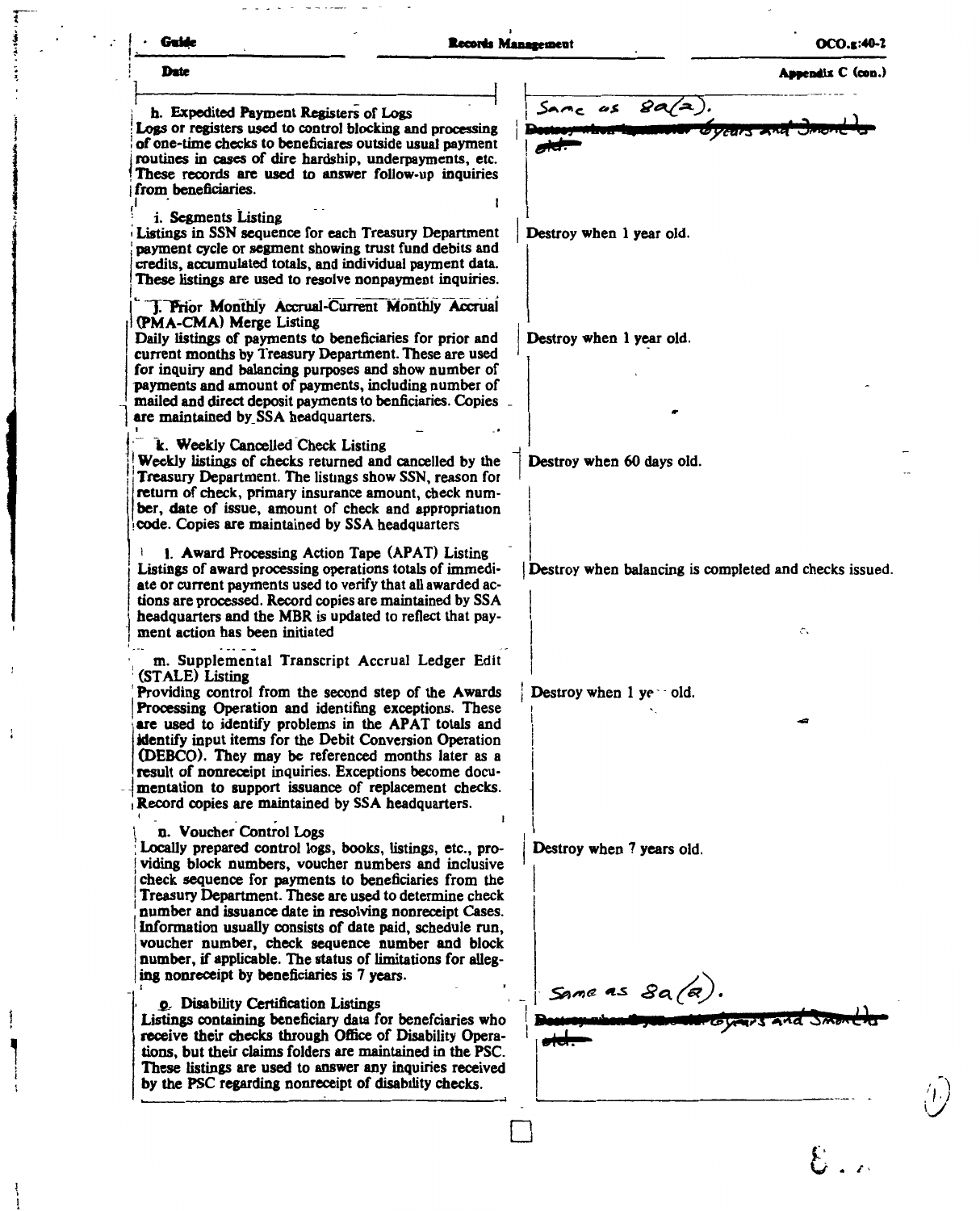| $OCO.g. 40-2$                                                                                                                                                                                                                                                                                                                                                                                                                                                                                         | <b>Records Management</b>                                                                                                                                                    | Guide |
|-------------------------------------------------------------------------------------------------------------------------------------------------------------------------------------------------------------------------------------------------------------------------------------------------------------------------------------------------------------------------------------------------------------------------------------------------------------------------------------------------------|------------------------------------------------------------------------------------------------------------------------------------------------------------------------------|-------|
| Appendix C (con.)                                                                                                                                                                                                                                                                                                                                                                                                                                                                                     |                                                                                                                                                                              | Date  |
| p. SOBER Miscellaneous List and Edit (SMIRK)<br>Listings containing information on the number of records<br>and amounts of monies paid These ae used in balancing<br>operations in determining the number of items and num-<br>ber of exceptions.                                                                                                                                                                                                                                                     | Destroy when 30 days old.                                                                                                                                                    |       |
| q. Search - Finder File (SFF) and Parekin Listings<br>SFF listings of data transmitted to Baltimore for benefici-<br>ary checks returned to the Treasury Department. Parekin<br>listings are listings received from Treasury Department<br>showing the number of checks issued per day. These list-<br>ings are used in balancing operations.                                                                                                                                                         | Destroy when 30 days old.                                                                                                                                                    |       |
| r. Regular Transcript Listings<br>Tabulations listing the number of exceptions which are<br>used by mods for reference purposes in verifying excep-<br>tion situations. Copies are also maintained by SSA head-<br>quarters.                                                                                                                                                                                                                                                                          | Destroy when 1 year old.                                                                                                                                                     |       |
| 9. Inquiry and Expediting Staff Records                                                                                                                                                                                                                                                                                                                                                                                                                                                               | t                                                                                                                                                                            |       |
| These records accumulate as a result of receiving, con-<br>trolling, and expediting all cases identified as critical or<br>otherwise sensitive.                                                                                                                                                                                                                                                                                                                                                       |                                                                                                                                                                              |       |
| sensitive.                                                                                                                                                                                                                                                                                                                                                                                                                                                                                            |                                                                                                                                                                              |       |
| a. Central Locator Files<br>These records consist of cards which contain a complete<br>record of each processed Form SSA-1671, Request for<br>Critical Case Payment The cards record payment data<br>and the date the reply was released to the district office<br>(DO).                                                                                                                                                                                                                              | Destroy 3 months after all actions in the case have<br>been completed.                                                                                                       |       |
| b. Active Control Cards<br><sup>1</sup> These cards are used by PSC expediting staffs as a record<br>of folder movement. They identify the operating section<br>to which the folder was assigned, the time and date of<br>assignment, and similar information.                                                                                                                                                                                                                                        | Destroy when 6 months old.                                                                                                                                                   |       |
| 10. RSI Claims Case Folders<br>These claims folders contain all correspondence and<br>other pertinent material accumulated in the process of ad-<br>judication of the claim. The award or disallowance deter-<br>mination forms, certain supporting proofs, and other<br>records depicting the payment history of the claim are<br>filed on the left side of the folder. The claims application,<br>other proofs, correspondence, and related documents are<br>filed on the right side of the folder. | NC1-47-79-13, Aten 1.                                                                                                                                                        |       |
| a. Disallowed life and death claims, withdrawals, and<br>lump-sum only claims in which potential entitlement ex-<br>ists.                                                                                                                                                                                                                                                                                                                                                                             | Transfer to the FRC after so being identified by the Auto-<br>mated Folder Inactivation System (AFIS). Destroy aller<br>20 years The communication that a fee identification |       |
| b. Awarded claims where the last payment has been<br>made and there is no future potential claimant indicated<br>in the record.                                                                                                                                                                                                                                                                                                                                                                       | $by$ AFIS.<br>Transfer to the FRC after being so identified by the AFIS.<br>Destroy and 5 years women in the EUC. a few<br>ident firation by AFL.                            |       |
| c. Awarded claims where payments have ended, but<br>there is a future potential claimant indicated in the<br>record.                                                                                                                                                                                                                                                                                                                                                                                  | Transfer to the FRC after being so identified by the AFIS.<br>Destroy differ 55 years museum to minimize the after<br>ident. fication by AFIS.                               |       |
| d. Purged material from the right side of active claims<br>folders. (Note: Purging operation in RSI PSCs was dis-<br>continued in October 1972.)                                                                                                                                                                                                                                                                                                                                                      | Destroy allow 15 years This<br>parging.                                                                                                                                      |       |
|                                                                                                                                                                                                                                                                                                                                                                                                                                                                                                       |                                                                                                                                                                              |       |
|                                                                                                                                                                                                                                                                                                                                                                                                                                                                                                       |                                                                                                                                                                              |       |
|                                                                                                                                                                                                                                                                                                                                                                                                                                                                                                       |                                                                                                                                                                              |       |
|                                                                                                                                                                                                                                                                                                                                                                                                                                                                                                       |                                                                                                                                                                              |       |